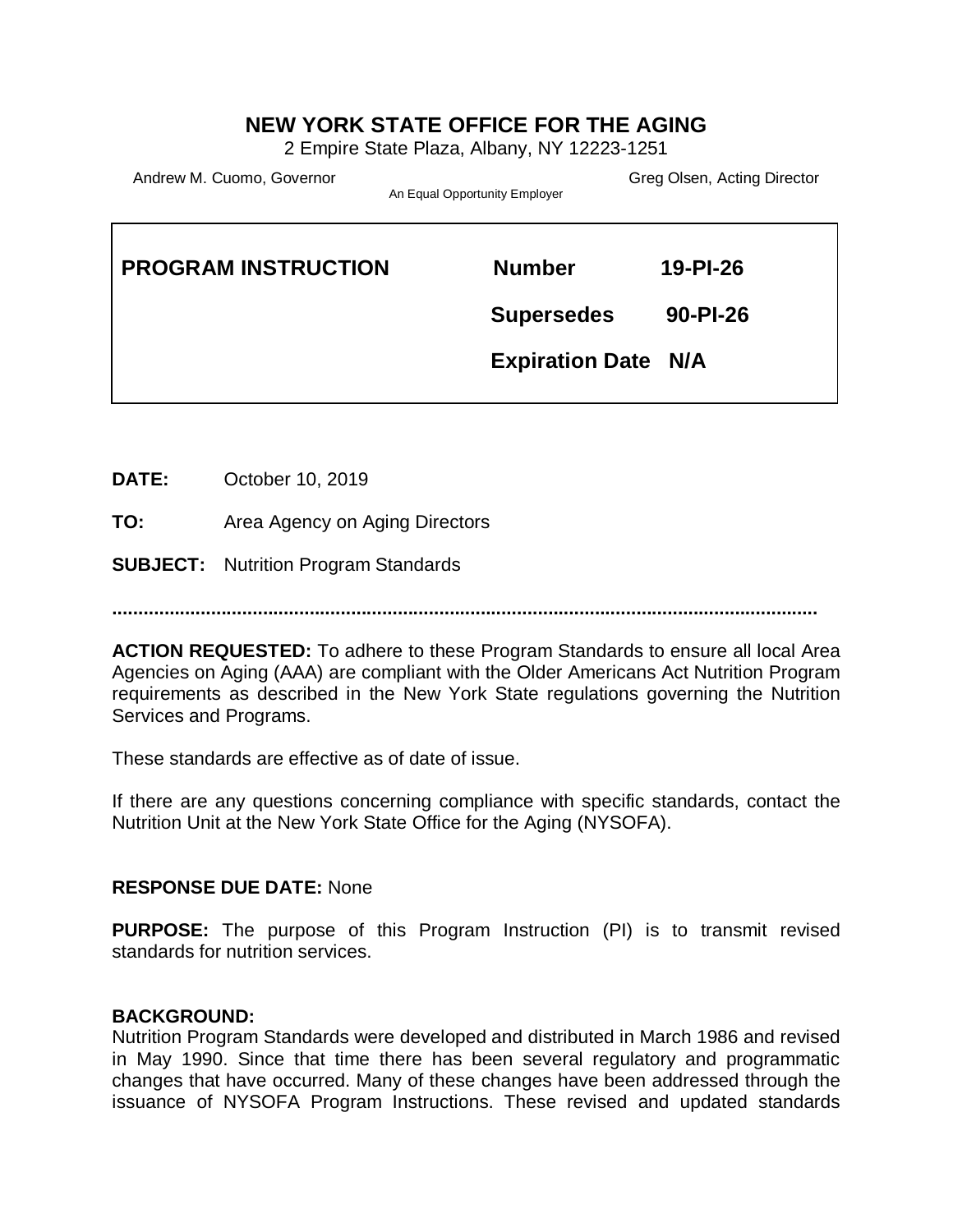reflect current regulations based on the Older Americans Act, SNAP, USDA, NYS Regulation 9 NYCRR §6654.10 and other NYSOFA requirements. Note that the attached standards are a companion document to the controlling regulations (9 NYCRR §6654.10). The standards are intended to provide supplemental guidance.

| <b>PROGRAMS AFFECTED:</b> |                         | $\boxtimes$ Title III-B | $\boxtimes$ Title III-C-1 | $\boxtimes$ Title III-C-2 |
|---------------------------|-------------------------|-------------------------|---------------------------|---------------------------|
| $\Box$ Title III-D        | $\boxtimes$ Title III-E | $\boxtimes$ CSE         | $\boxtimes$ WIN           | $\Box$ Energy             |
| $\boxtimes$ EISEP         | $\boxtimes$ NSIP        | $\Box$ Title V          | $\Box$ HIICAP             | $\Box$ LTCOP              |
| $\Box$ NY Connects        | $\Box$ Other:           |                         |                           |                           |
|                           |                         |                         |                           |                           |

**CONTACT PERSON:** Nutrition Unit **TELEPHONE:** 518.473.5108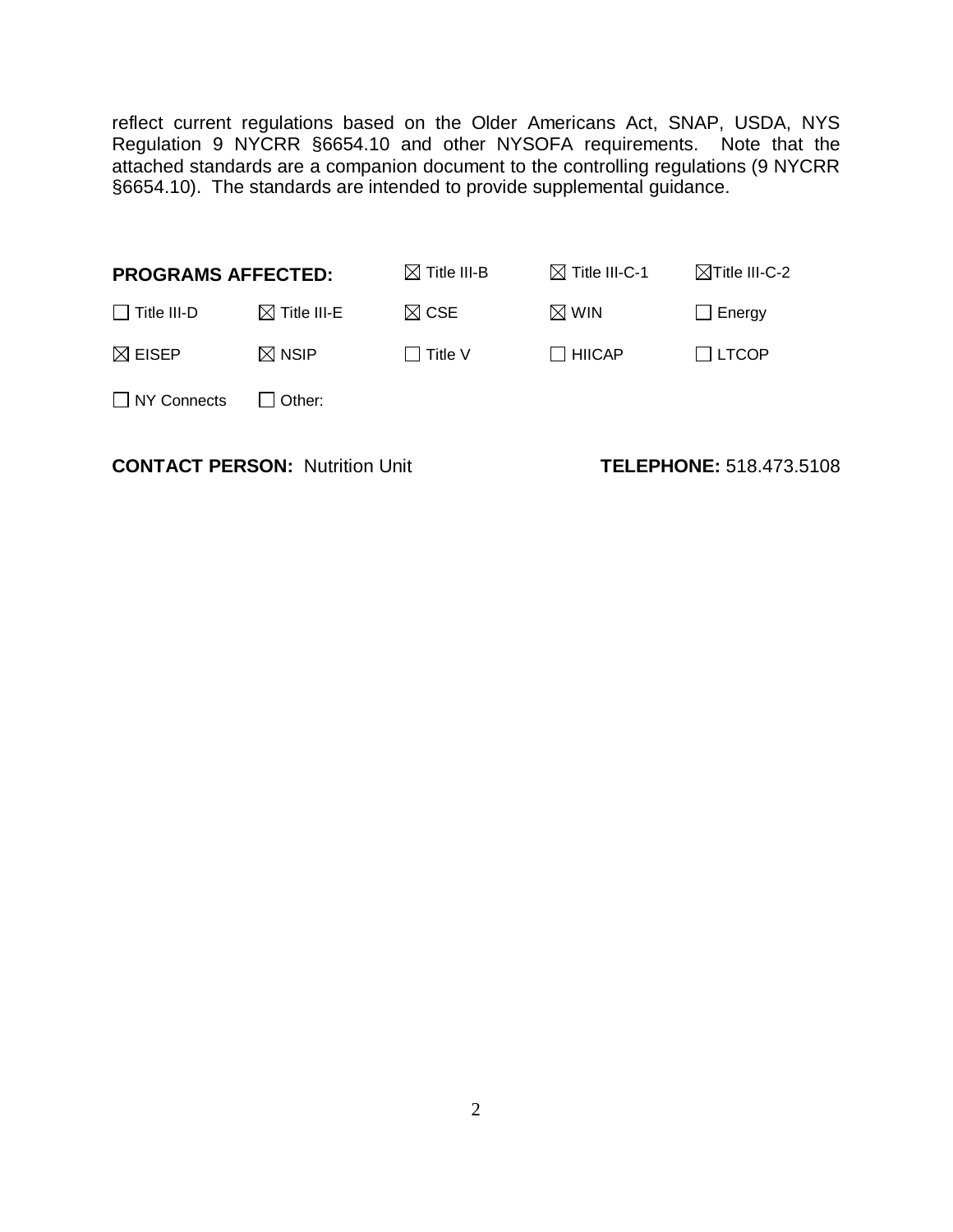## **NUTRITION PROGRAM STANDARDS TABLE OF CONTENTS**

## **Introduction**

### **I. Program Management**

- A. General Policy
- B. Monitoring
- C. Contributions
- D. Insurance
- E. Congregate Site Agreements
- F. Contracts with Service Providers
- G. Staffing Requirements
- H. Record Retention

## **II. Participant Eligibility and Assessments**

- A. Congregate Nutrition Services Eligibility
- B. Home Delivered Nutrition Services Eligibility
- C. Assessments

### **III. Meal Service and Delivery**

- A. Congregate Meals Program Service Delivery and Accessibility
- B. Home Delivered Meals Service Delivery and Accessibility
- C. Provision of Meals to Guests and Staff Under Sixty
- D. Third-Party Reimbursement
- E. Meal Service

#### **IV. Menu and Nutrient Requirements**

- A. Menu Planning
- B. Nutrient Content
- C. Therapeutic/Religious/Cultural Diets

## **V. Food Service Operations**

## **VI. Fire, Building and Health Code Compliance and Safety Procedures**

- A. Facility Compliance and Safety Procedures
- B. Food Service Practices Compliance

#### **VII. Nutrition Education**

## **VIII. Nutrition Counseling**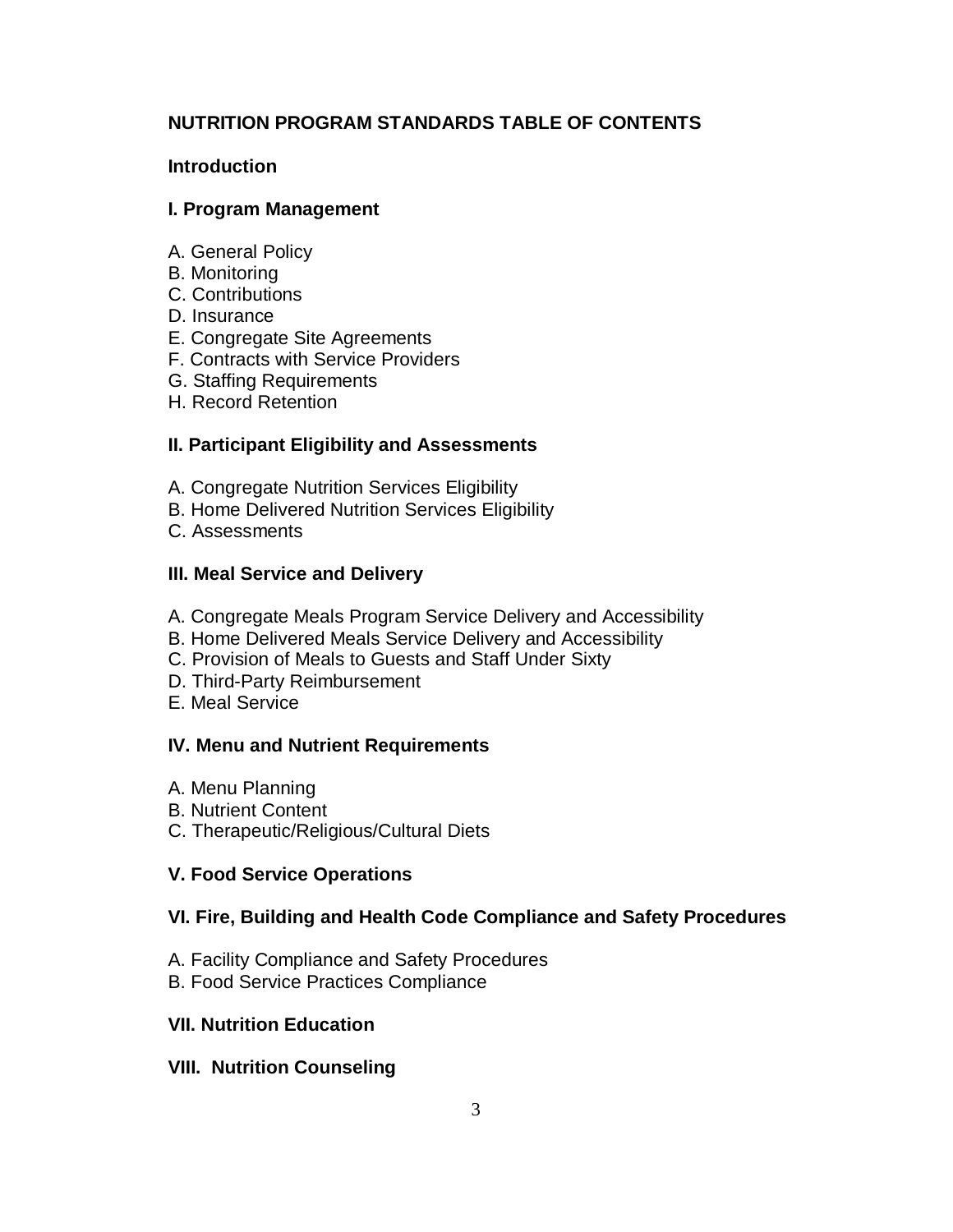# **IX. USDA Programs**

- A. Reimbursement for Eligible Meals
- B. Commodity Program
- C. Supplemental Nutrition Assistance Program (SNAP)

# **X. Senior Farmers' Market Nutrition Program (SFMNP)**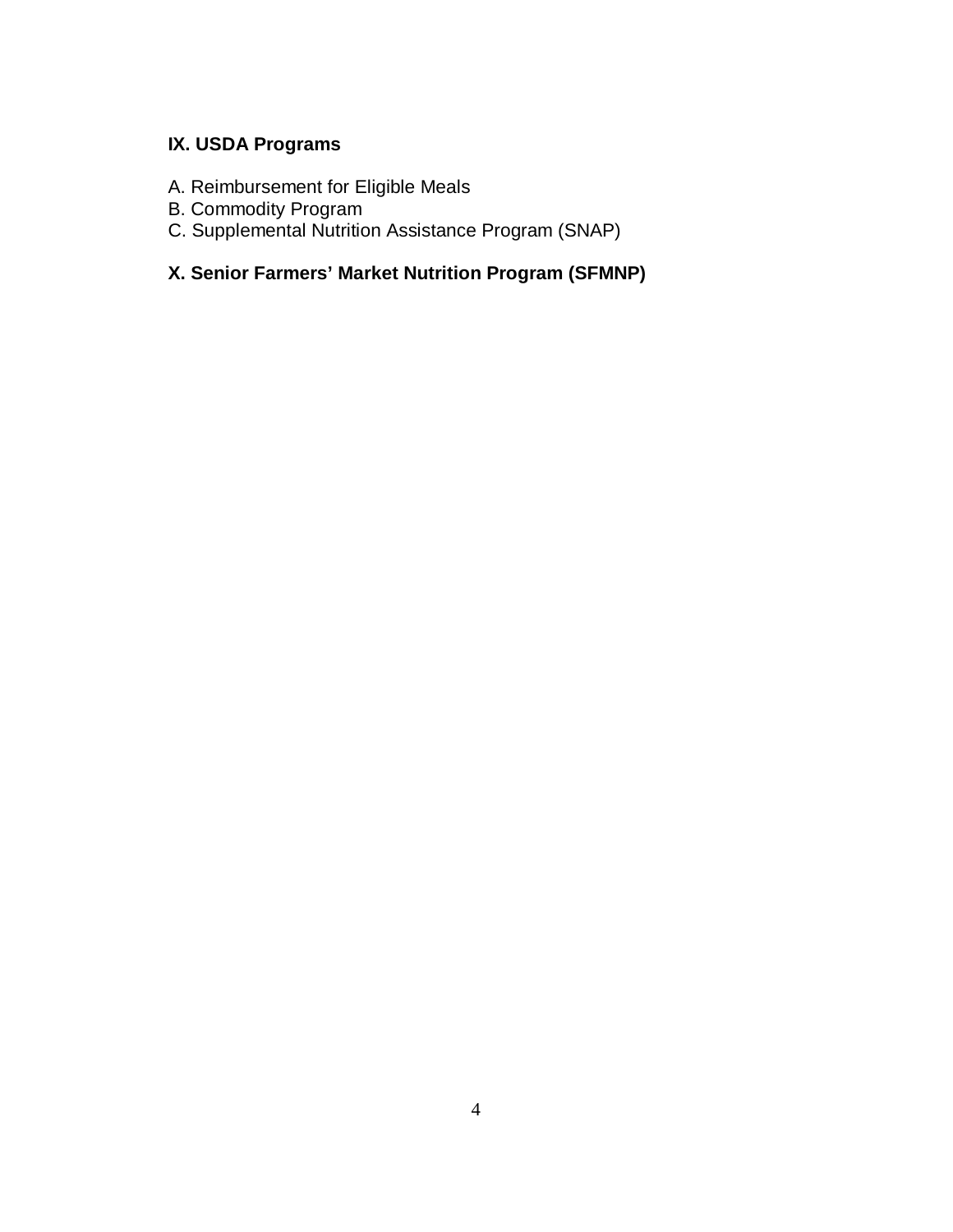## **INTRODUCTION**

- 1. The area agency must establish and operate congregate and home delivered nutrition services programs that serve to:
	- a. reduce hunger and food insecurity;
	- b. promote socialization of older individuals; and
	- c. promote the health and well-being of older individuals by assisting such individuals to gain access to nutrition and other disease prevention and health promotion services to delay the onset of adverse health conditions resulting from poor nutritional health or sedentary behavior.
- 2. The area agency must assess the level of need for congregate and homedelivered nutrition services in the planning and service area.

## **I. PROGRAM MANAGEMENT**

## **A. General Policy**

- 1. The Area Agency on Aging (AAA) shall ensure that the AAA and its nutrition providers will comply with all applicable Federal, State, and Local laws, including the Americans with Disabilities Act and Section 504 of the Rehabilitation Act, and with Federal and State regulations, program standards, standard assurances and Program Instructions of the New York State Office for the Aging (NYSOFA) that apply to such activities.
- 2. Nutrition service providers have written policies and procedures covering all aspects of the program including:
	- a. An organizational chart
	- b. Personnel policies
	- c. Job descriptions specifying qualifications, including but not limited to, experience and appropriate training
	- d. Orientation and training
	- e. Contributions
	- f. Food service management, sanitation and delivery
	- g. Program monitoring
	- h. Record keeping
	- i. Reporting
	- j. Participant eligibility
	- k. Targeting

l. Safety, including preventive and emergency procedures (fire, weather,

participant illness and injury)

m. Food and equipment security n. Participant survey administration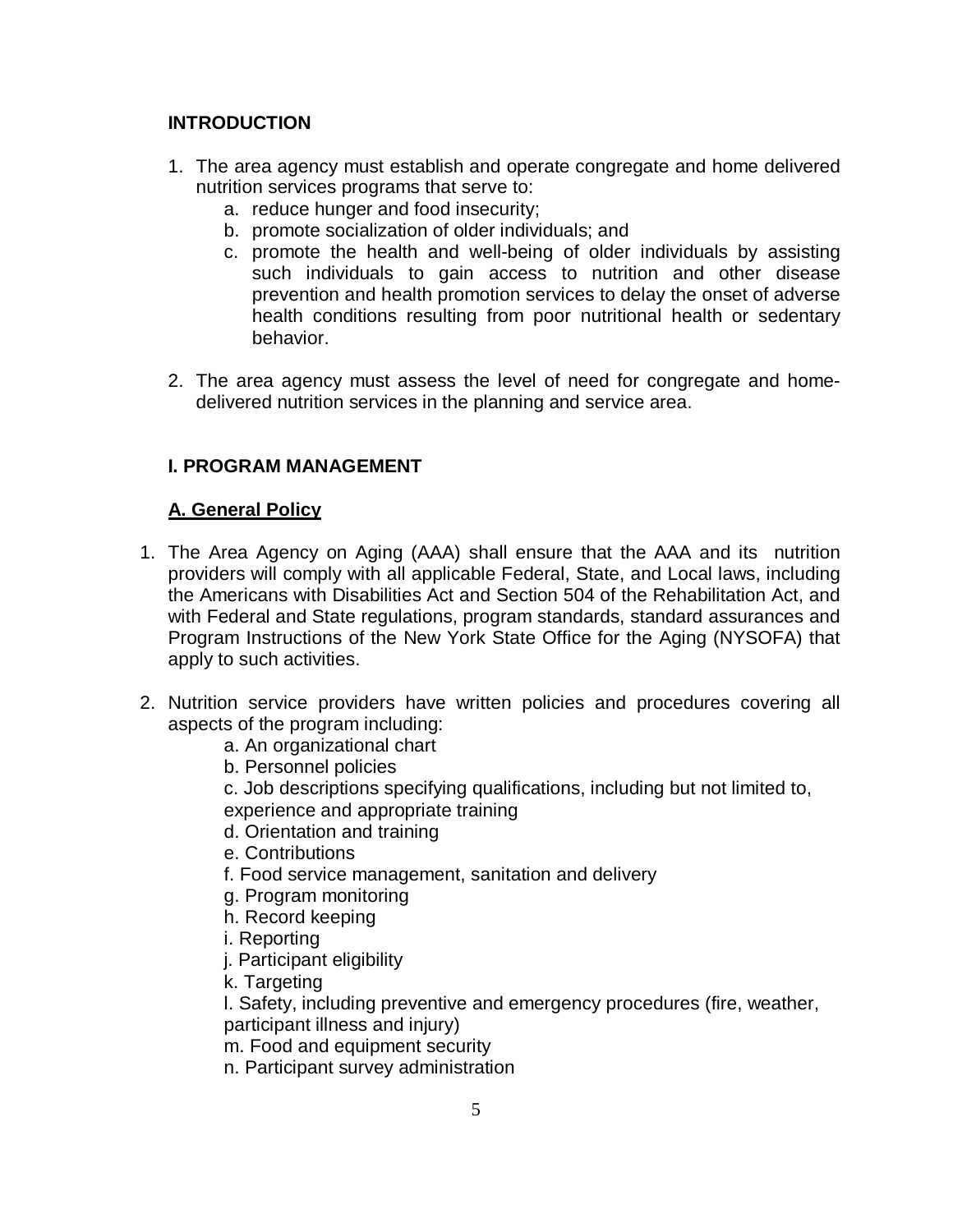- o. Special/therapeutic diets
- p. Provision of nutrition screening, education and counseling
- q. Congregate meal food take home policy
- r. Home delivered nutrition services
- s. Assessments
- t. Third party meals
- u. SNAP contributions
- v. Provision of meals to staff under 60 at guest rate

## **B. Monitoring**

The Area Agency on Aging shall ensure that:

- 1. There is a written policy for the monitoring of all contracted and directly provided nutrition services. Monitoring and technical assistance activities are documented.
- 2. Monitoring of nutrition services is conducted in accordance with NYSOFA's monitoring requirements and include a review of nutrition program specific requirements.

## **C. Contributions**

The Area Agency on Aging shall ensure that each nutrition service provider shall implement contribution policies and procedures consistent with NYSOFA's Program Income Policy.

## **D. Insurance**

- 1. Each nutrition provider shall be covered by the following insurance where applicable and feasible:
	- a. Facility insurance
	- b. Vehicle insurance
	- c. Workers' compensation
	- d. Unemployment
	- e. Products liability
	- f. Personal liability, including volunteers
	- g. Bonding/Commercial Insurance Policy covering losses from employee theft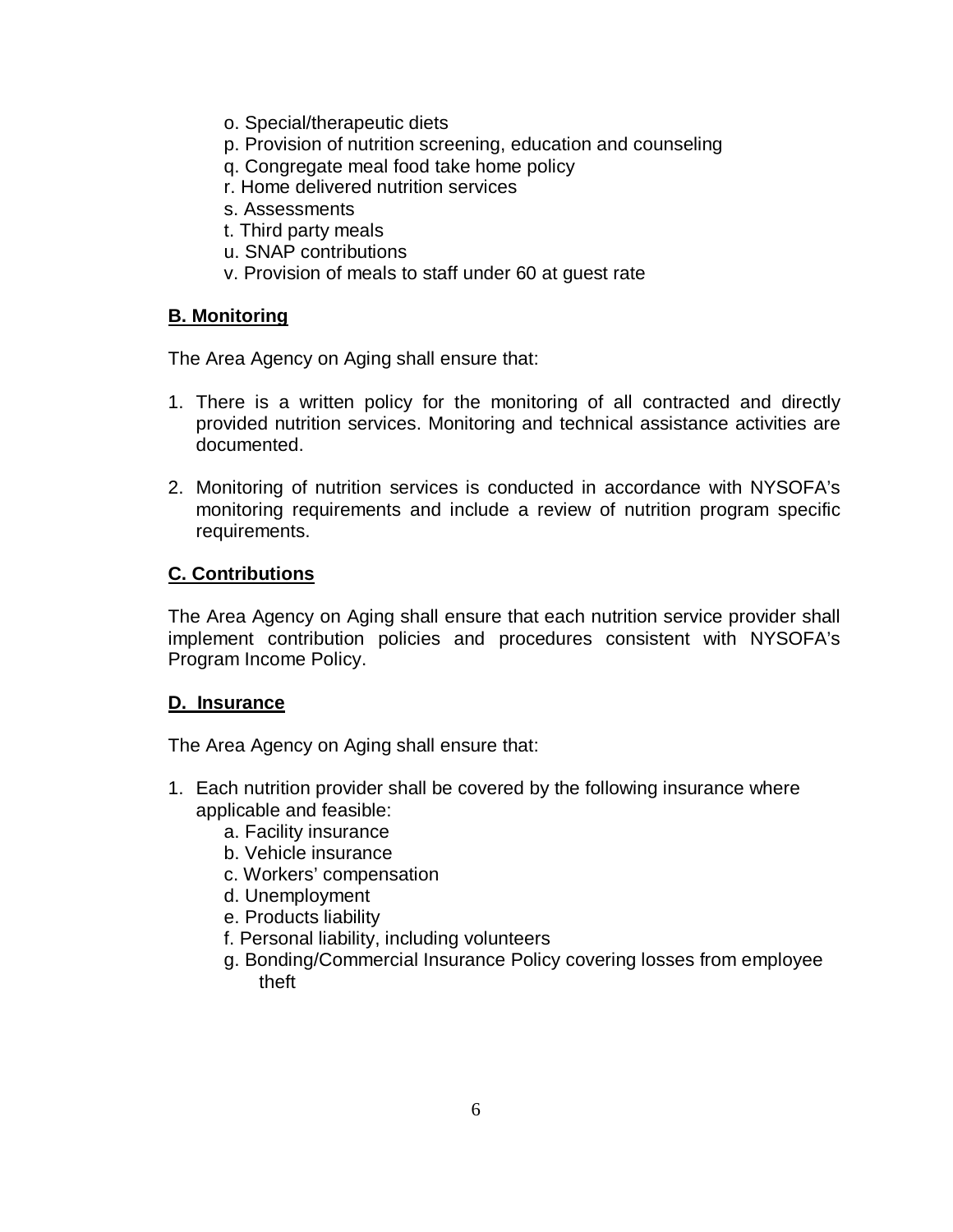## **E. Congregate Site Agreement**

The Area Agency on Aging shall ensure that:

- 1. There are written site agreements between the provider and all sites serving meals. The site agreements must address as appropriate:
	- a. Agreement on utility/rent payment
	- b. Specific areas and square footage
	- c. Hours opened, days opened, days closed, and seasonal variations
	- d. Responsibility for care and maintenance of the facility and equipment, consistent with local/state health department regulations
	- e. Responsibility for fire inspections
	- f. Obtaining Health Department permits
	- g. Insurance coverage for items owned by the provider
	- h. Personnel liability insurance
	- i. Compliance with all federal, state and local laws
	- j. Security for site equipment and food
	- k. Responsibility for replacement of equipment
	- l. Certificates of Occupancy

## **F. Contracts with Service Providers**

- 1. All contracts are written according to Federal, State and local standards and reference the State Sanitary Code, NYSOFA Standard Assurances and these Program Standards.
- 2. All contracts specifically delineate as appropriate:
	- a. Service locations
	- b. Type of services and units of service to be provided
	- c. Proposed service costs
	- d. Client eligibility and targeted populations to be served
	- e. The respective authorities and responsibilities of the AAA and the contractor, e.g., maintenance of facility, cancellation clause, hiring staff
	- f. Reporting requirements
	- g. Program monitoring and assessments
	- h. Contribution policies and procedures
	- i. Insurance, licensing requirements
	- j. Staff qualifications and requirements
	- k. Meal service requirements
	- l. Other applicable policies and procedures
	- m. All applicable items listed in section E-1 (Site Agreements) above.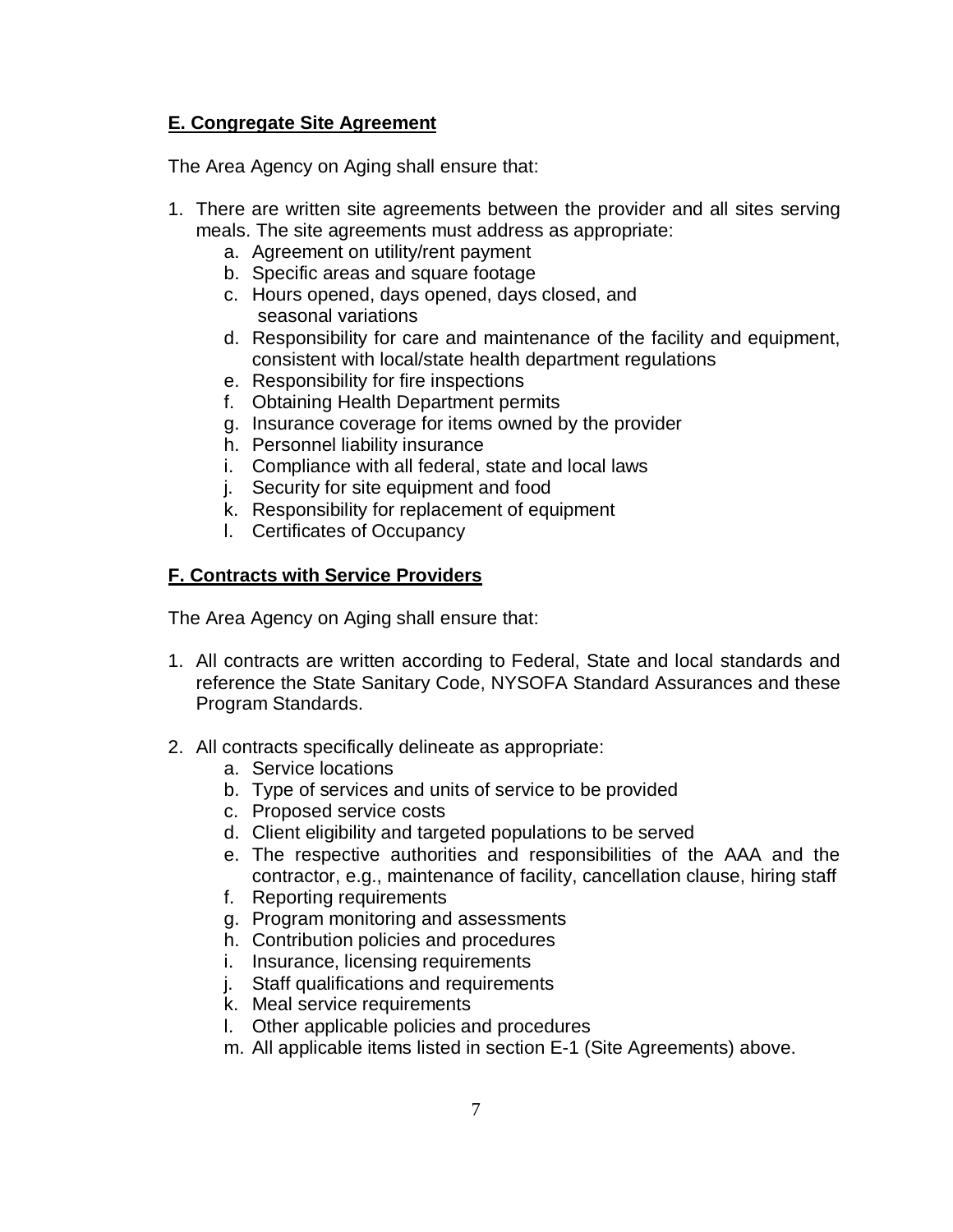3. All contracts allow for the monitoring and assessment of the contractor by AAA, Federal, State, and local officials.

## **G. Staffing Requirements**

- 1. Preference is given to persons age sixty or over in the hiring for all staff positions, when other qualifications are equal.
- 2. The area agency shall have a full-time staff person or equivalent who directs all activities related to the nutrition program which may include the planning, preparation and delivery of nutritious meals and supportive services. This person is responsible for nutrition oversight and operations; supervision of contractors providing food service and other nutrition services. This person must have requisite knowledge and experience in nutrition and food service.
- 3. The services of a Registered Dietitian or Registered Dietitian Nutritionist, hereafter referred to as Registered Dietitian, are utilized for an adequate amount of time to perform nutrition related responsibilities as described in 9 NYCRR §6654.10. Job responsibilities may include but are not limited to monitoring meal preparation sites, congregate sites, and home delivered meal delivery, menu planning and certification, development of nutrition information and education programs, providing nutrition counseling, diet prescription reviews, participation in case management and participant team reviews, providing technical assistance and training, and administrative activities. If an area agency is unable to hire or contract with a Registered Dietitian, an area agency, with the approval of NYSOFA, may hire or contract with a New York State certified dietitian/nutritionist.
	- a. A minimum of 16 hours per week is required unless fewer hours are authorized after consultation with, and approval of, NYSOFA.
	- b. Paid, volunteer, and in-kind consulting dietitians have a written agreement which specifies hours of consultation and responsibilities.
	- c. A registered dietitian on the staff of, or working as a consultant for, a nutrition services provider that is a subcontractor to the area agency may fulfill the responsibilities of menu planning and certification, development of nutrition information and education programs, providing nutrition counseling, diet prescription reviews, and participation in case management and participant team reviews. The hours of the registered dietitian employed by the subcontractor will count toward fulfillment of the minimum hours required.
- 4. Each provider has a sufficient number of trained staff to meet nutrition service needs.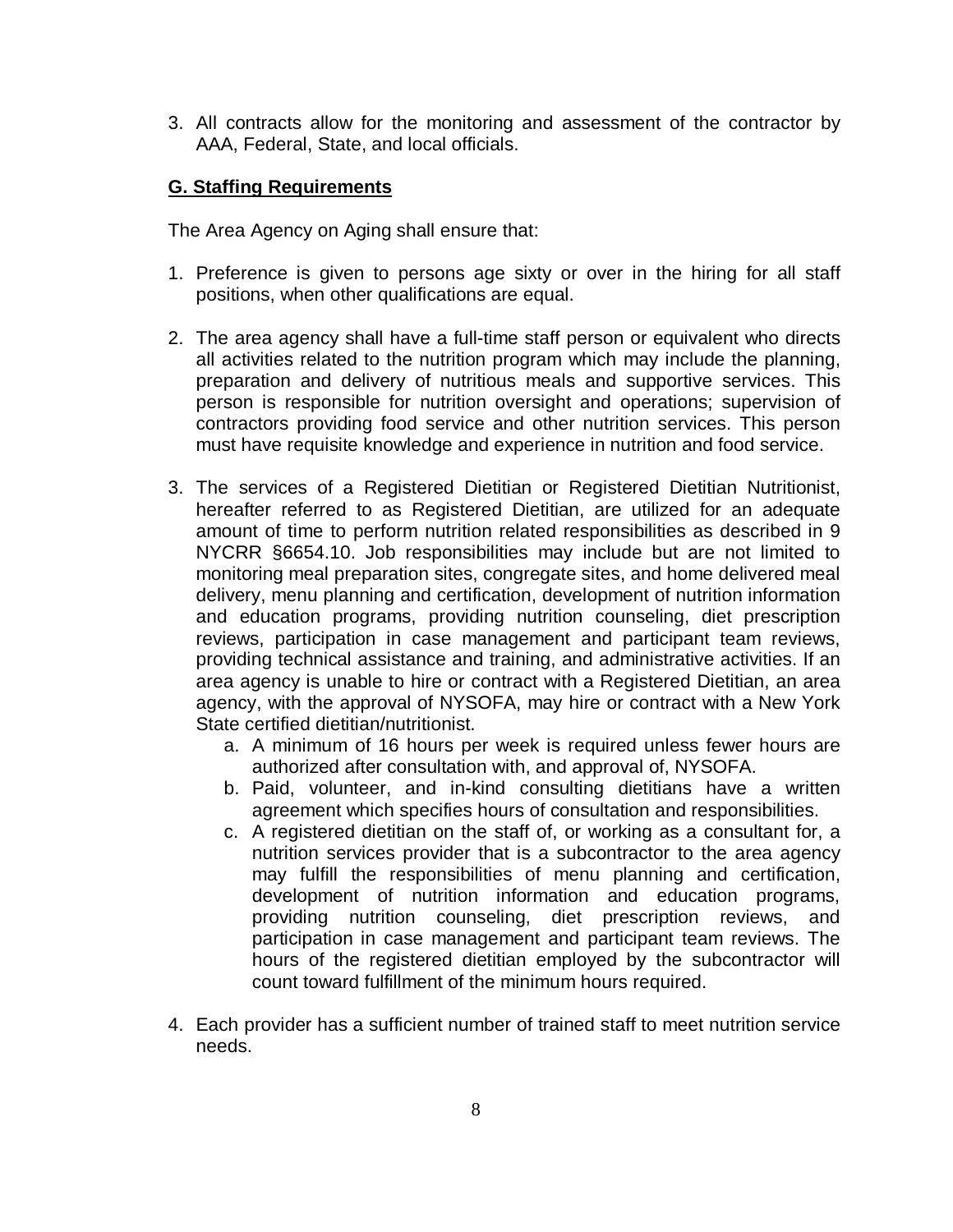- 5. Each kitchen and congregate site must have an individual designated as responsible for its operation.
- 6. Each provider must conduct orientation for new staff and volunteers and provide training at least quarterly. Agendas and attendance must be documented. Required topics include:
	- a. Procedures for emergency situations (ex: safety training, fire safety, medical issues, weather related)
	- b. Food safety and sanitation

## **H. Record Retention**

- 1. Each nutrition service provider will keep the following records for one year after the ending date of the program period:
	- a. Food temperature logs: congregate and HDM
	- b. Site, kitchen, and route monitoring reports
	- c. Health Department inspection reports
	- d. Nutrition education programs, surveys, and units of service
	- e. Nutrition counseling client files and units of service
	- f. Menus as served and nutrient analysis
	- g. Food cost and inventory records and production sheets
	- h. Participant surveys and evaluations
	- i. Physician diet orders
	- j. Participant, staff and volunteer meal service records e.g., sign-in sheets
- 2. Each nutrition service provider will keep the following records for six years after the ending date of the program period:
	- a. Congregate participant registration
	- b. HDM eligibility assessments and reassessments
	- c. Contribution collection and deposit records
	- d. All income and expense records
	- e. Contract, budget, and payroll/timesheet documents
	- f. AAA monitoring reports of contracted nutrition providers and directly provided nutrition services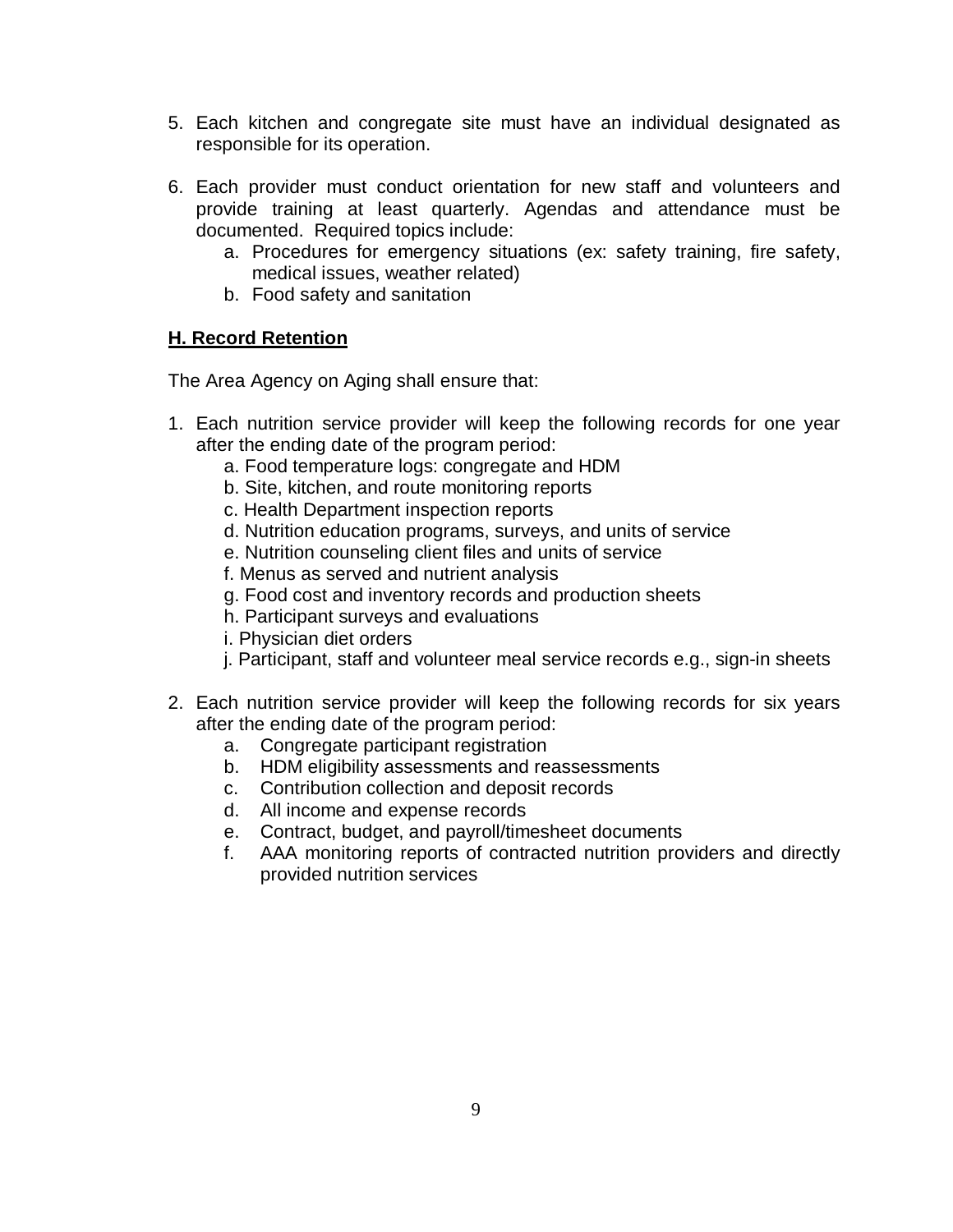## **II. PARTICIPANT ELIGIBILITY AND ASSESSMENTS**

#### **A. Congregate Nutrition Services Eligibility**

- 1. Any person age 60 or older and the spouse of such a person is eligible to participate in congregate nutrition services.
- 2. Individuals with disabilities under the age of 60 who reside in housing facilities occupied primarily by older individuals at which congregate nutrition services are provided may also be served.
- 3. In accordance with procedures established by the area agency:
	- a. individuals with disabilities under the age of 60 who reside at home with an eligible older individual may be offered congregate nutrition services on the same basis as meals are provided to eligible participants; and
	- b. individuals under the age of 60 who provide volunteer services to the meal program during meal hours may be offered a meal on the same basis as meals are provided to eligible participants.

#### **B. Home Delivered Nutrition Services Eligibility**

- 1. Any person age 60 or older is eligible to receive home delivered meals, provided that such person:
	- a. is incapacitated due to accident, illness, or frailty;
	- b. lacks the support of family, friends, or neighbors; and
	- c. is unable to prepare meals due to a lack of or inadequacy of facilities, an inability to shop, cook, or prepare meals safely, or a lack of appropriate knowledge or skill.
- 2. The spouse of an eligible recipient, regardless of age or condition, may receive home delivered meals if, according to criteria established by the area agency, receipt of such meals is in the best interest of the eligible participant.
- 3. In accordance with procedures established by the area agency:
	- a. individuals with disabilities under the age of 60 who reside at home with an eligible participant may receive home delivered meals if, according to criteria established by the area agency, receipt of such meals is in the best interest of the eligible participant; and
	- b. individuals under the age of 60 who provide volunteer services to the meal program during meal hours may be offered a meal on the same basis as meals are provided to eligible participants.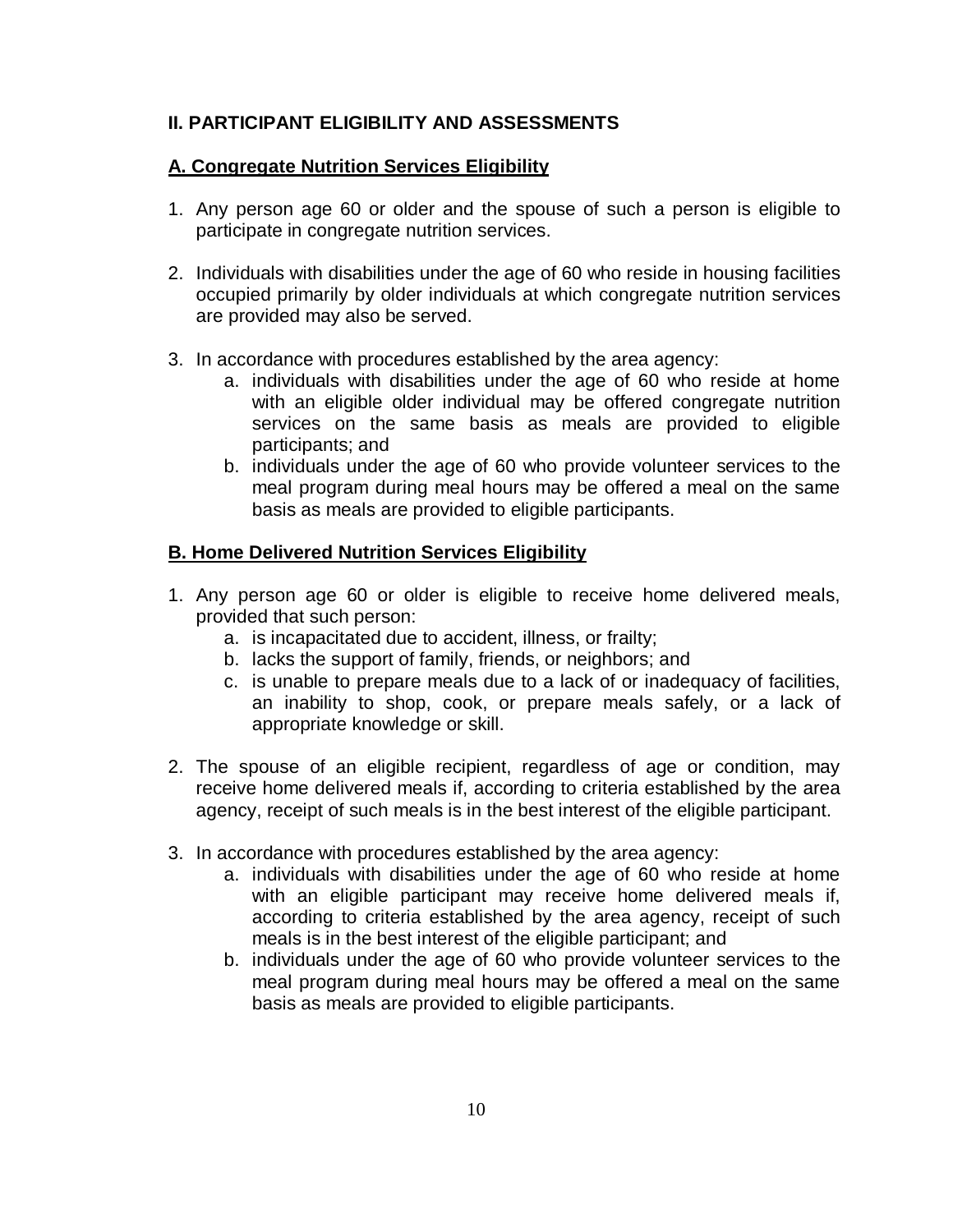## **C. Assessments**

- 1. The area agency shall ensure that each person referred for or requesting home delivered meals is assessed to determine the need for such services as follows:
	- a. a comprehensive client assessment, consistent with NYSOFA guidelines, must be completed prior to initiating service;
		- i. in individual cases of emergent need for meals to be initiated before an assessment is conducted (i.e. hospital discharge referral), the assessment must be conducted within ten business days of initiating service. If the assessment is not completed prior to service, the following intake information must be noted and on file: name, address, phone, emergency contact, physician, major chronic conditions, birthdate, diet, and description of emergent nature of need;
	- b. client assessments must be conducted by a person who has the same qualifications as staff who perform assessments for other communitybased long-term care services;
	- c. reassessments are done at least every 12 months. Case managed clients receive a documented contact every 2 months and non-case managed clients must receive a documented contact every 6 months; and
	- d. appropriate referrals, with the consent of the participant or their representative, must be made when other needs are identified through the assessment process (e.g. nutrition counseling, transportation, personal care).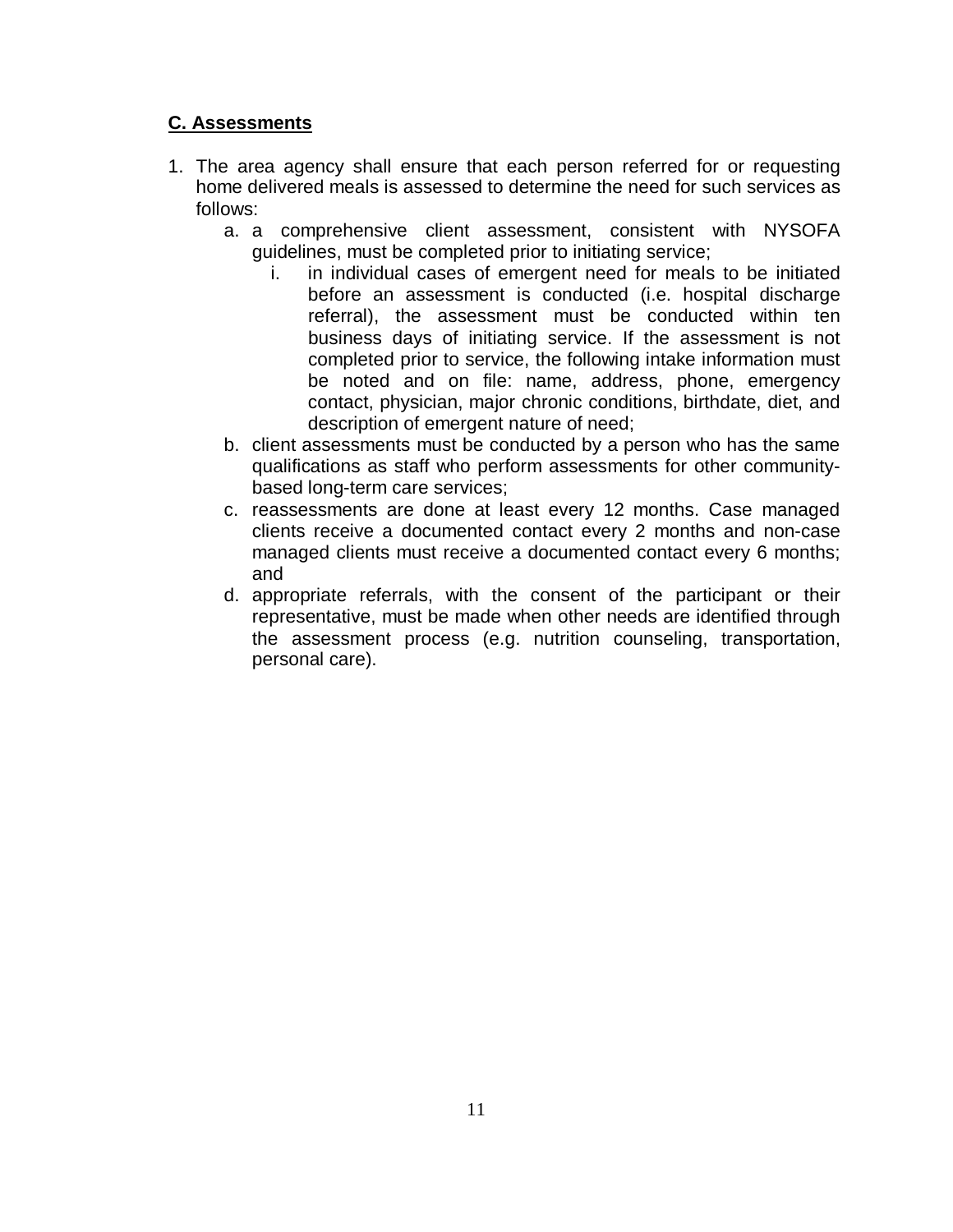### **III. MEAL SERVICE AND DELIVERY**

### **A. Congregate Meals Program Service Delivery and Accessibility**

- 1. The nutrition program provides maximum accessibility to older persons in greatest social or economic need with particular attention to low income minority individuals.
- 2. Congregate sites are located in as close proximity to the majority of eligible older individuals' residences as feasible.
- 3. All sites must be in an area that is easily accessible to the target population and in compliance with the Americans with Disabilities Act and Section 504 of the Rehabilitation Act.
- 4. Congregate nutrition program provides at least one hot or other appropriate meal per day, five or more days a week. Exceptions may only be made in a rural area where such frequency is not feasible, and a lesser frequency is approved by NYSOFA.
- 5. All sites are open at least one hour before and after the meal is served to permit all participants to eat a leisurely meal, enjoy social contact, and take advantage of other services at the site.
- 6. The program provides nutrition education, nutrition counseling, and other nutrition services, as appropriate, based on the needs of meal participants.
- 7. To the maximum extent possible there is space available for supportive services (which protects the privacy of individual participants), educational services, and/or recreational services and activities.
- 8. Meals are provided in congregate settings, including adult day care facilities and multigenerational meal sites and may include restaurant- based sites.
- 9. All sites must be open to the public so that eligible participants may gain access. There must not be a requirement to be a member, pay an entrance fee, be a resident, or participate in another program or service in order to gain access to the congregate meal.
- 10.Participants are registered in accordance with NYSOFA's reporting requirements.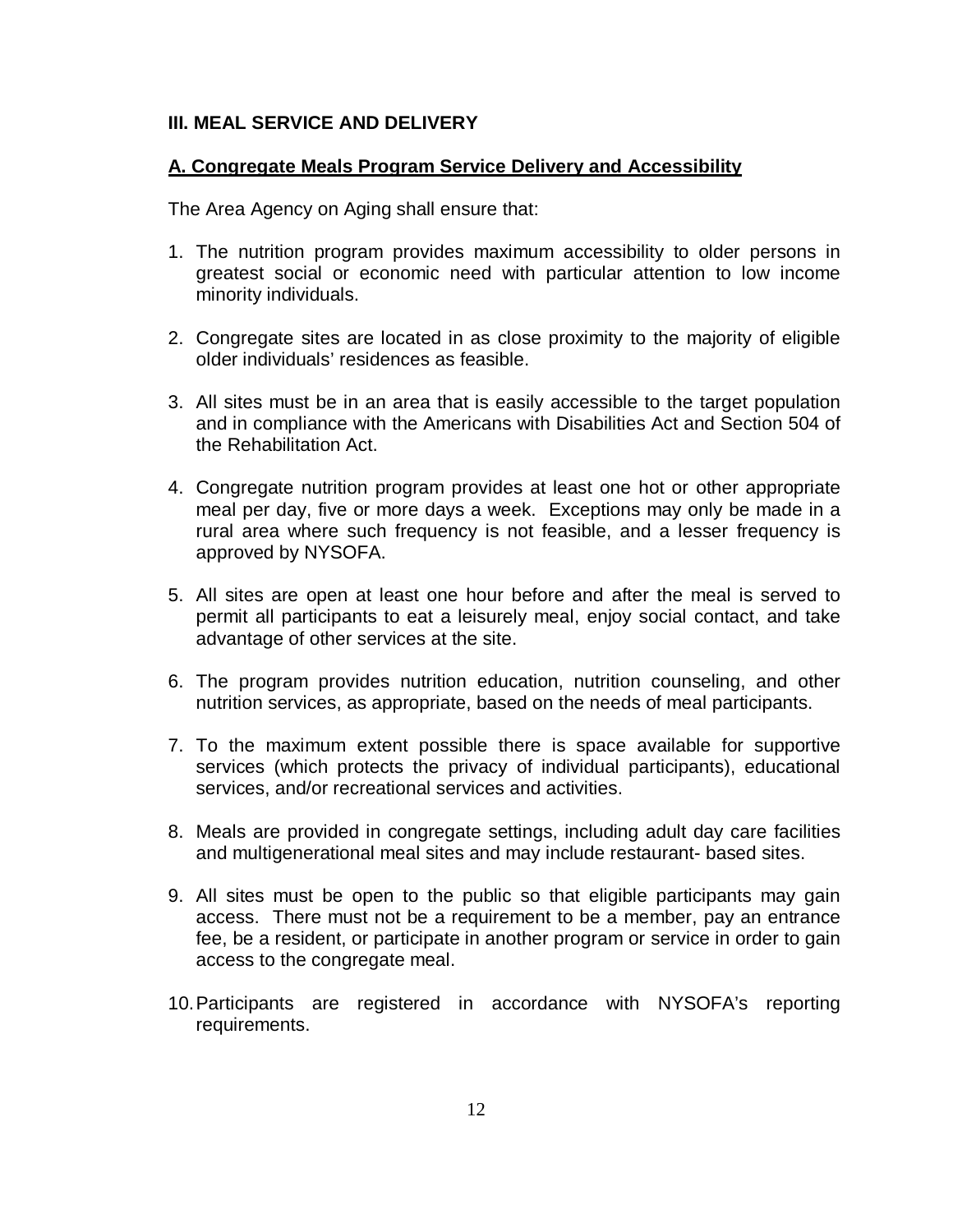- 11.Participants are monitored for the possible need for home delivered meals instead of congregate meals and referrals are made as necessary.
- 12.Each nutrition services provider (direct or contracted) shall alert the area agency to conditions or circumstances which may endanger the participant, other participants, workers, volunteers, meal site or household.

## **B. Home Delivered Meals Program Service Delivery and Accessibility**

The Area Agency on Aging shall ensure that:

- 1. The home delivered meals program provides maximum accessibility to older persons in greatest social or economic need with particular attention to low income minority individuals.
- 2. The home delivered meals program provides at least one home delivered meal per day, five or more days a week. Exceptions may only be made in a rural area where such frequency is not feasible, and a lesser frequency is approved by NYSOFA.
	- a. Such meals may be hot, cold, frozen, dried, canned, or fresh foods and, as appropriate, supplemental foods.
- 3. The home delivered meals program provides nutrition education, nutrition counseling, and other nutrition services, as appropriate, based on the needs of meal participants.
- 4. To the extent possible, the home delivered meals program makes available medical information approved by health care professionals, such as informational brochures and information on how to get vaccines, including vaccines for influenza, pneumonia, and shingles, in the individuals' communities.
- 5. Each nutrition services provider (direct or contracted) shall alert the area agency to conditions or circumstances which may endanger the participant, other participants, workers, volunteers, meal site or household.

## **C. Provision of Meals to Guests and Staff Under Sixty**

- 1. Procedures are in place that ensure that eligible participants are given priority for meals over all guests and staff under sixty.
- 2. Meal charges for guests and staff under sixty are based on actual food and disposables cost or caterers' charge per meal.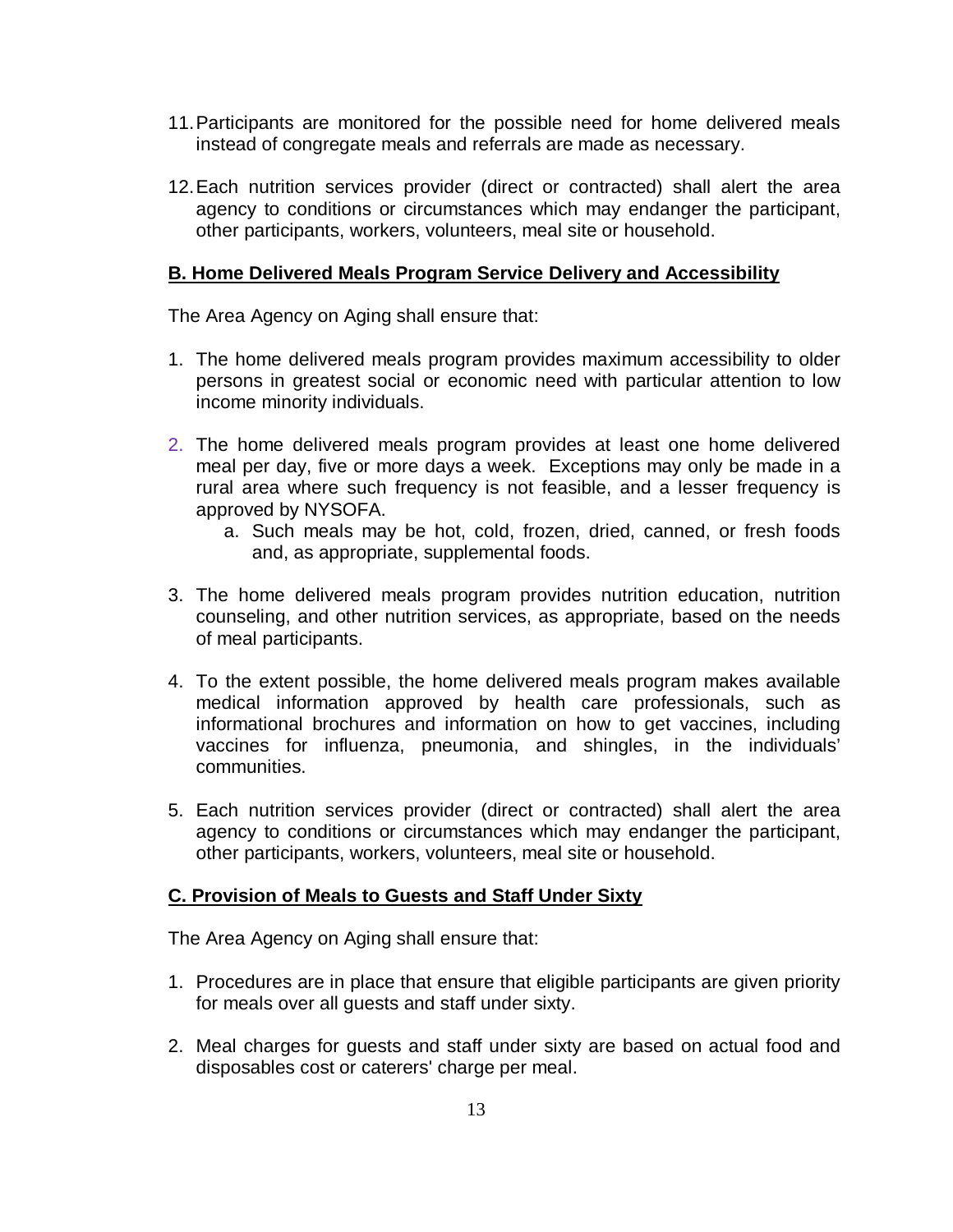3. There is a written policy concerning the provision of meals to staff under sixty at the guest rate.

## **D. Third-Party Reimbursement**

The Area Agency on Aging shall ensure that:

- 1. The area agency shall seek appropriate reimbursement from third-party payers (public and private) when such participants' nutrition services are or may be covered by another funding source.
	- a. There are written agreements concerning the reimbursement of meal cost pertaining to community-based residential care facilities, community-based service providers, and other public or private thirdparty payers.
- 2. Nutrition services providers under contract with an area agency to provide nutrition services seek appropriate reimbursement from third-party payers (public and private) to pay for congregate and home delivered nutrition services provided to covered participants when such participants' nutrition services are or may be covered by another funding source. This would include community-based residential care facilities, community-based service providers, and other public or private third-party payers.
	- a. Nutrition services providers have written agreements concerning reimbursement of meal cost (based on actual costs per meal), participation of covered individuals, and other policies, procedures, and conditions in accordance with NYSOFA's standards.

## **E. Meal Service**

- 1. Efforts are made to conserve the nutritive value, flavor and appearance of foods at all stages of food preparation, delivery and service with attention made to limit hot holding time before they are consumed. Potentially hazardous foods (as defined in New York State Sanitary Code Subpart 14- 1.31) are held, delivered and served at temperatures 45 degrees Fahrenheit or below, or 140 degrees Fahrenheit or above.
- 2. Foods are portioned for service as indicated on approved menus.
- 3. Each nutrition services provider in accordance with applicable laws and regulations accommodates the needs of individuals with disabilities or limited mobility and has available for use upon request appropriate food containers, utensils, and other assistive devices.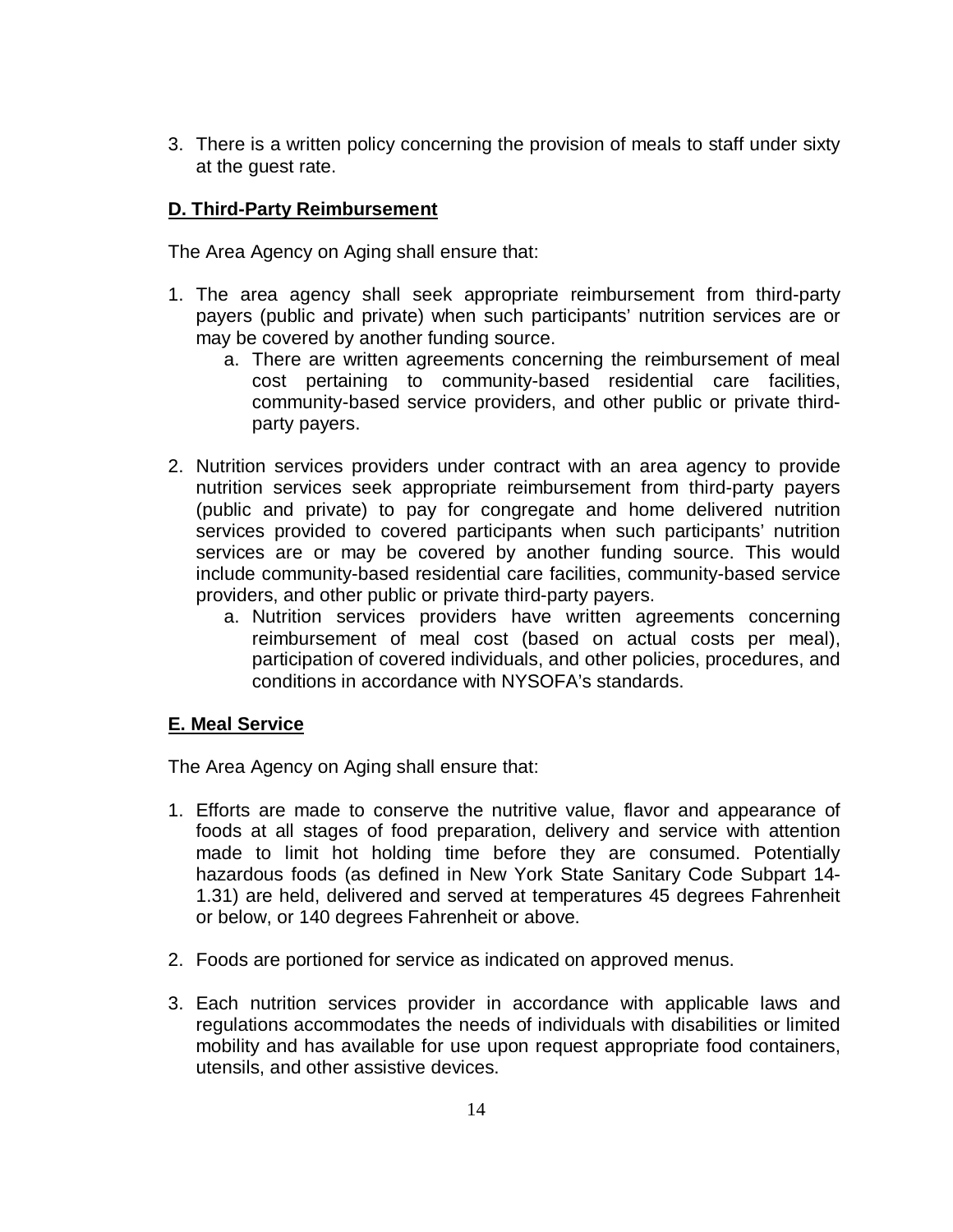- 4. When feasible and appropriate, arrangements are made for the availability of meals to participants in weather-related emergencies.
- 5. There are written procedures concerning;
	- a. the provision of food and/or meals in weather related or other emergencies or disasters;
	- b. the cancellation of meals;
	- c. notification of service delays or closings;
	- d. restrictions concerning the drop-off of home delivered meal(s);
	- e. the allowance of or prohibition against participants taking part or all their meal home for later consumption regarding food safety issues and participant responsibility; and
	- f. the provision of appropriate food containers and utensils for individuals with disabilities.
- 6. Clients receiving home delivered meals are instructed on the requirements of receiving a meal and the use and safe handling of the meal.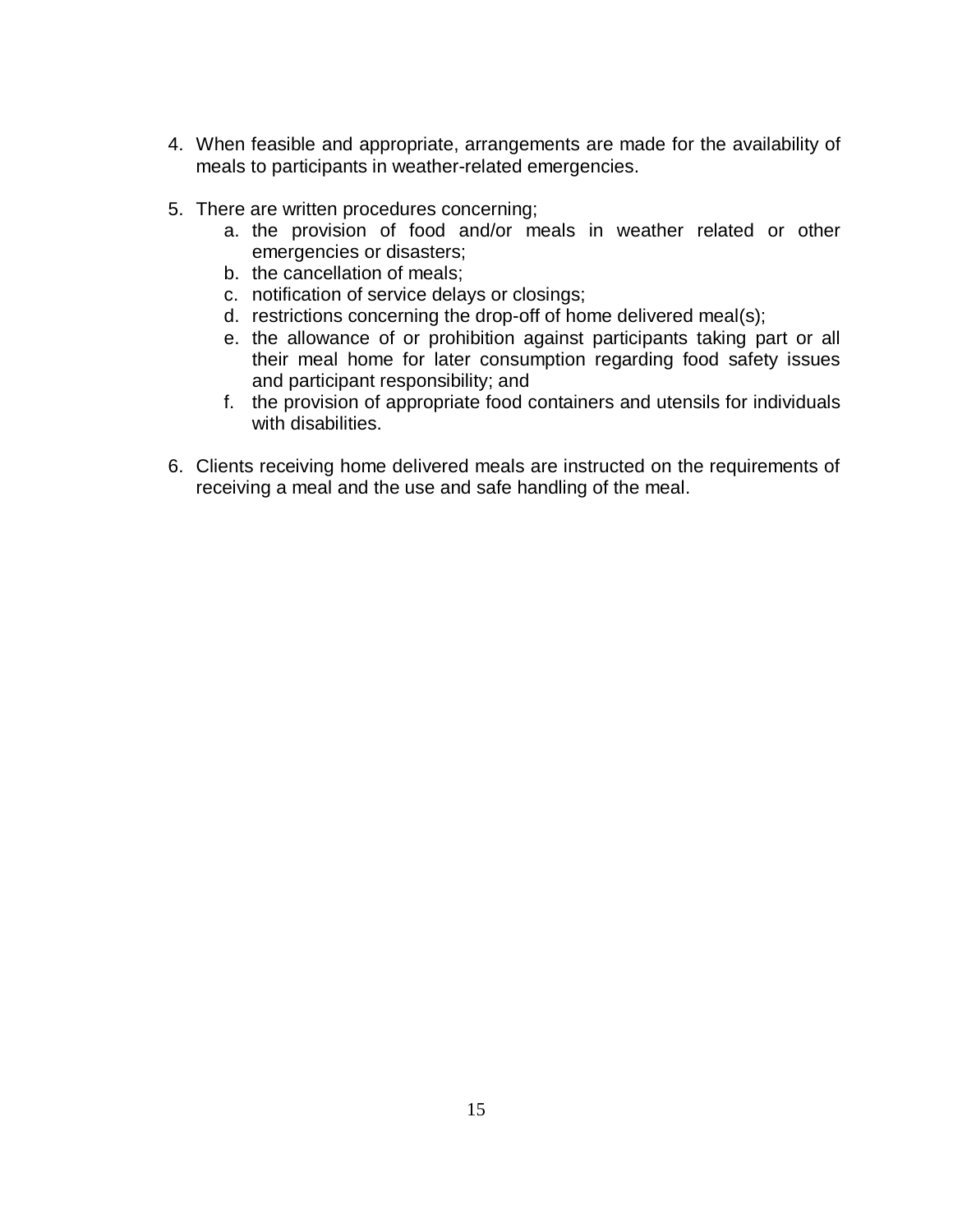## **IV. MENU AND NUTRIENT REQUIREMENTS**

## **A. Menu Planning**

The Area Agency on Aging shall ensure that:

- 1. Participants' comments on meals are solicited at a minimum of annually.
- 2. Participants' comments on meals are considered when planning menus.
- 3. Menus are planned based on a minimum of a four-week cycle.
- 4. Menus are planned based on recommendations of the current Dietary Guidelines for Americans.
- 5. Menu items are evaluated to ensure their suitability to program operations.
- 6. Menus are prominently displayed at each site and food preparation area.

## **B. Nutrient Content**

- 1. Menus are certified by a registered dietitian; with signature and date and provide the following:
	- a. A minimum of 33 1/3 percent of the dietary reference intakes (DRIs) if 1 meal is provided per day
	- b. A minimum of 66 2/3 percent of the dietary reference intakes (DRIs) if 2 meals are provided per day
	- c. 100 percent of the dietary reference intakes (DRIs) if 3 meals are provided per day
- 2. A nutrient analysis or meal pattern documentation is available for all meals provided. If nutrient analysis software is not used, documentation that the daily meal pattern (provided in Appendix A) was followed, is to be available for all meals provided. Documentation can be a completed form as provided in Appendix B, or a locally developed form which includes all the elements of Appendix B.
- 3. Any deviation from the planned menu is noted and approved prior to service by a registered dietitian, project director or other designated person (s).
- 4. Vitamin and mineral supplements are not purchased with program funds.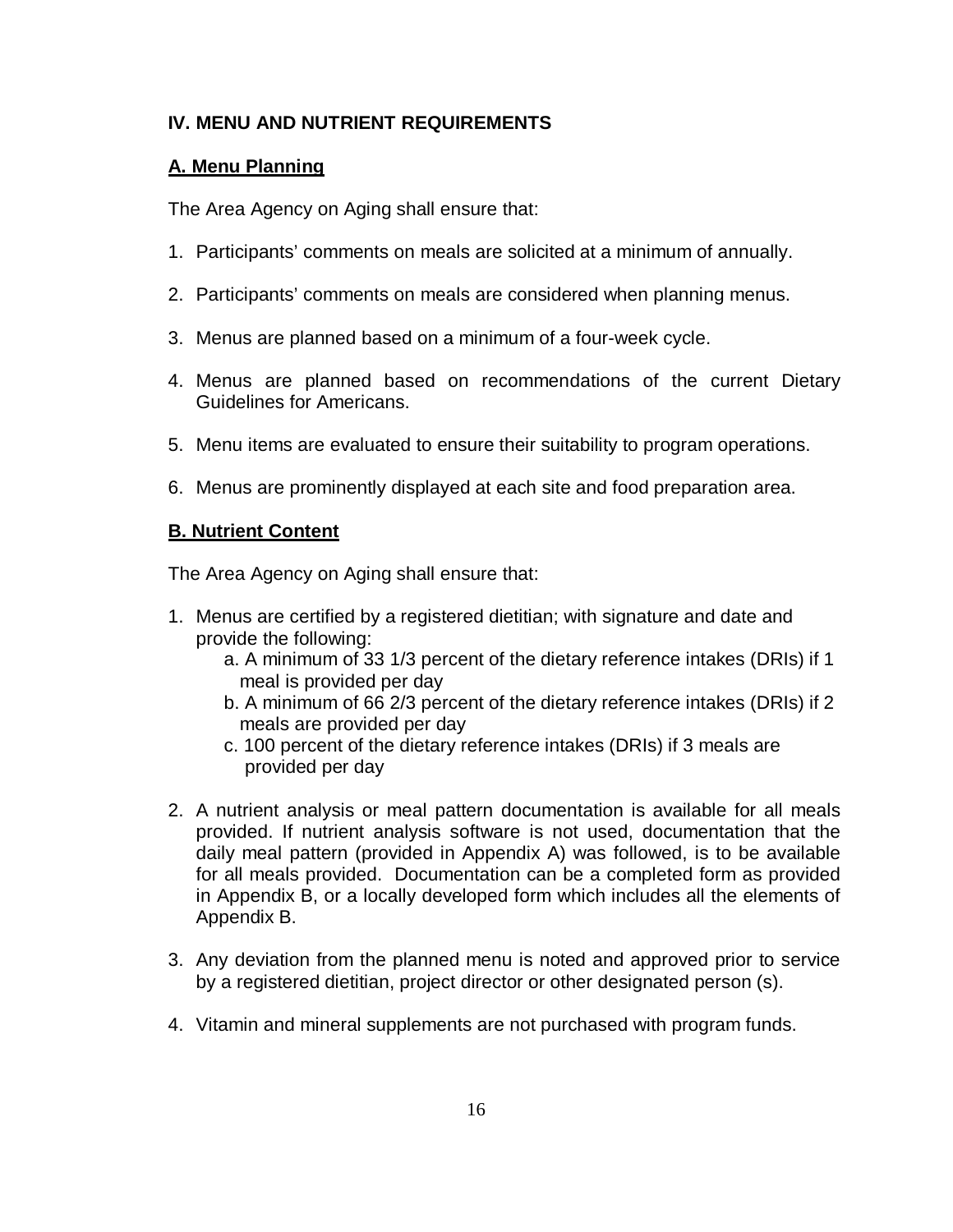5. Nutrition supplements (canned formulas, powdered mixes, food bars, etc.) may be made available to participants based on documented, assessed need as determined by a registered dietitian. Such products cannot replace conventional meals unless a physical disability or medical condition warrants their sole use.

## **C. Therapeutic/Religious/Cultural Diets**

- 1. The nutrition services provider provides meals where feasible and appropriate to meet the dietary needs and preferences arising from the health requirements, religious requirements, or cultural meal preferences of eligible individuals.
	- a. In determining whether special menus are feasible and appropriate, the nutrition services provider must consider:
		- i. whether there are sufficient people needing the special menus to make their preparation practical; and
		- ii. whether the foods and skills necessary to provide the special menus are available.
	- b. Participants and their physicians are aware of the type of menu modifications that are available.
	- c. Participants receive a therapeutic diet only if prescribed by a physician. These prescriptions are kept on file and are updated annually.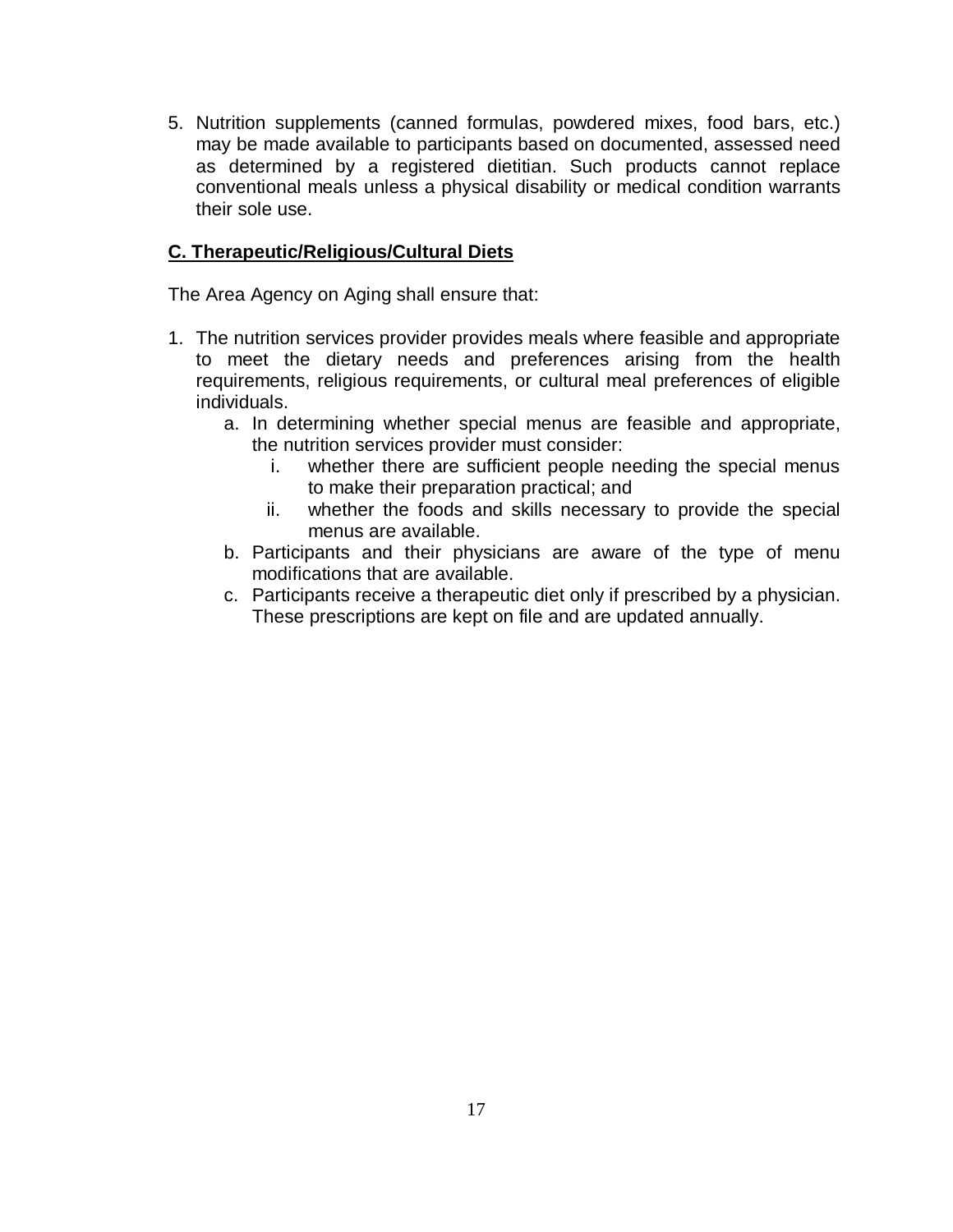### **V. FOOD SERVICE OPERATIONS**

- 1. All facilities used for meal preparation and/or service delivery meet all applicable Federal and State requirements, including the State Sanitary Code Part 14-1 requirements, and all local health, sanitation, building, fire and safety regulations.
- 2. Food costs using NYSOFA administered funding are accurately determined and calculated on a quarterly basis.
- 3. Procedures are in place to forecast the number of meals to be prepared and/or served daily, e.g., reservation system.
- 4. Standardized recipes are used for food production.
- 5. Food items on production and on-site menus are clearly identified and portion sizes are indicated as needed.
- 6. Portion control is maintained during food preparation and service to be consistent with Registered Dietitian certified menu requirements.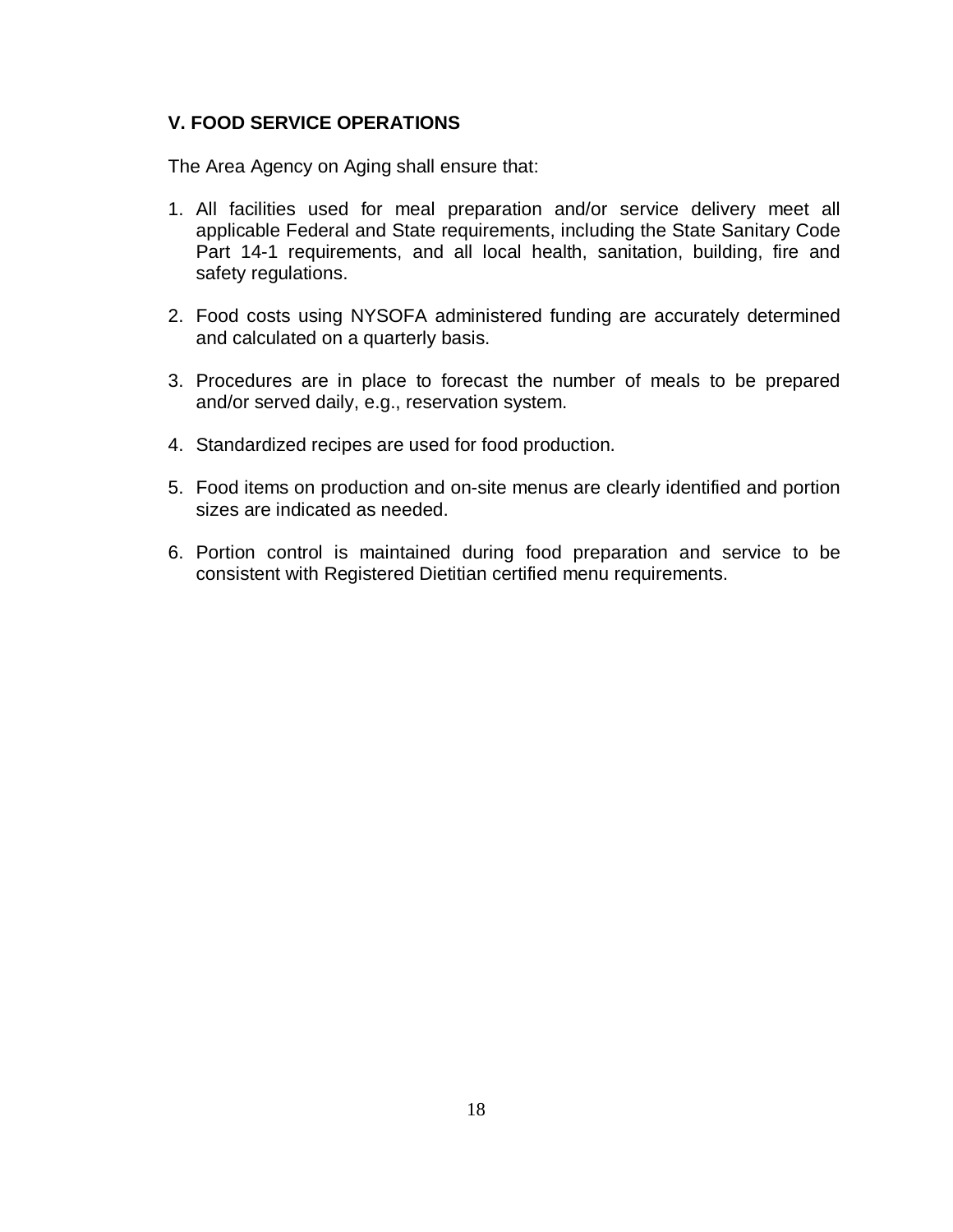## **VI. FIRE, BUILDING AND HEALTH CODE COMPLIANCE AND SAFETY PROCEDURES**

### **A. Facility Compliance and Safety Procedures**

The Area Agency on Aging shall ensure that:

- 1. NYSOFA approval has been granted for the operation of any contracted or directly operated nutrition site, satellite site, central kitchen or facility which prepares, packages or serves meals using NYSOFA administered funding. Operation permits are kept on file at the agency for NYSOFA to review.
- 2. NYSOFA has been notified of any commercial caterer, restaurant, hospital, nursing home, school or "Meals on Wheels" which provides meals under an agreement with a NYSOFA administered program.
- 3. NYSOFA approval is received prior to any changes in the status of the operation of meal sites, kitchens or caterers and restaurant-based sites and such changes are accurately reflected in the NYSOFA meal site roster.
- 4. All sites and food preparation facilities (contracted and directly operated) are inspected annually by the local Department of Health. Inspection reports and follow-up documentation on compliance issues are kept on file with the area agency.
- 5. All facilities are in compliance with the NY State Sanitary Code and display operation permits.
- 6. All facilities have written confirmation or permit posted that they comply with Fire Department or Buildings Department regulations.
	- a. Exits are clearly identified, well-lit and free of obstacles/clutter.
	- b. Fire extinguishers are strategically placed and inspected annually.
	- c. Evacuation plans are posted.
- 7. Fire drills are conducted annually at all congregate sites and documented.

#### **B. Food Service Practices Compliance**

The Area Agency on Aging should ensure that:

1. Food service practices comply with all applicable federal, New York State Sanitary Code Part 14 and local health and sanitation regulations.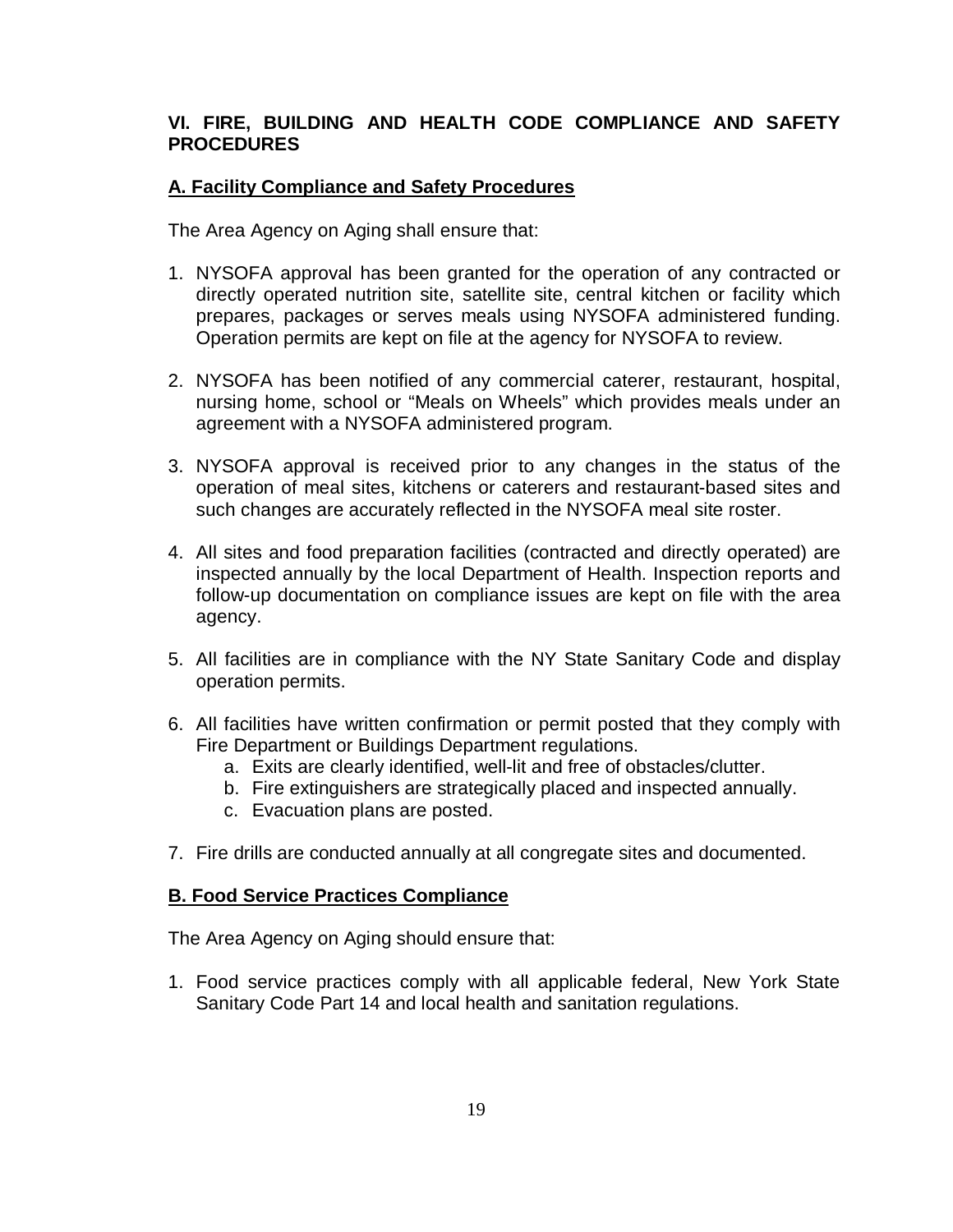- 2. Time and temperatures of potentially hazardous foods (as defined in New York State Sanitary Code Subpart 14-1.31) shall be taken and recorded as follows:
	- a. Final cooking temperatures.
	- b. Bulk food temperatures must be taken prior to delivery, at delivery and at serving time.
	- c. HDM end route temperatures must be taken monthly for each route.
- 3. Outbreaks of suspected food-borne illnesses are reported to the local Health Department, NYSOFA and the Area Agency on Aging immediately.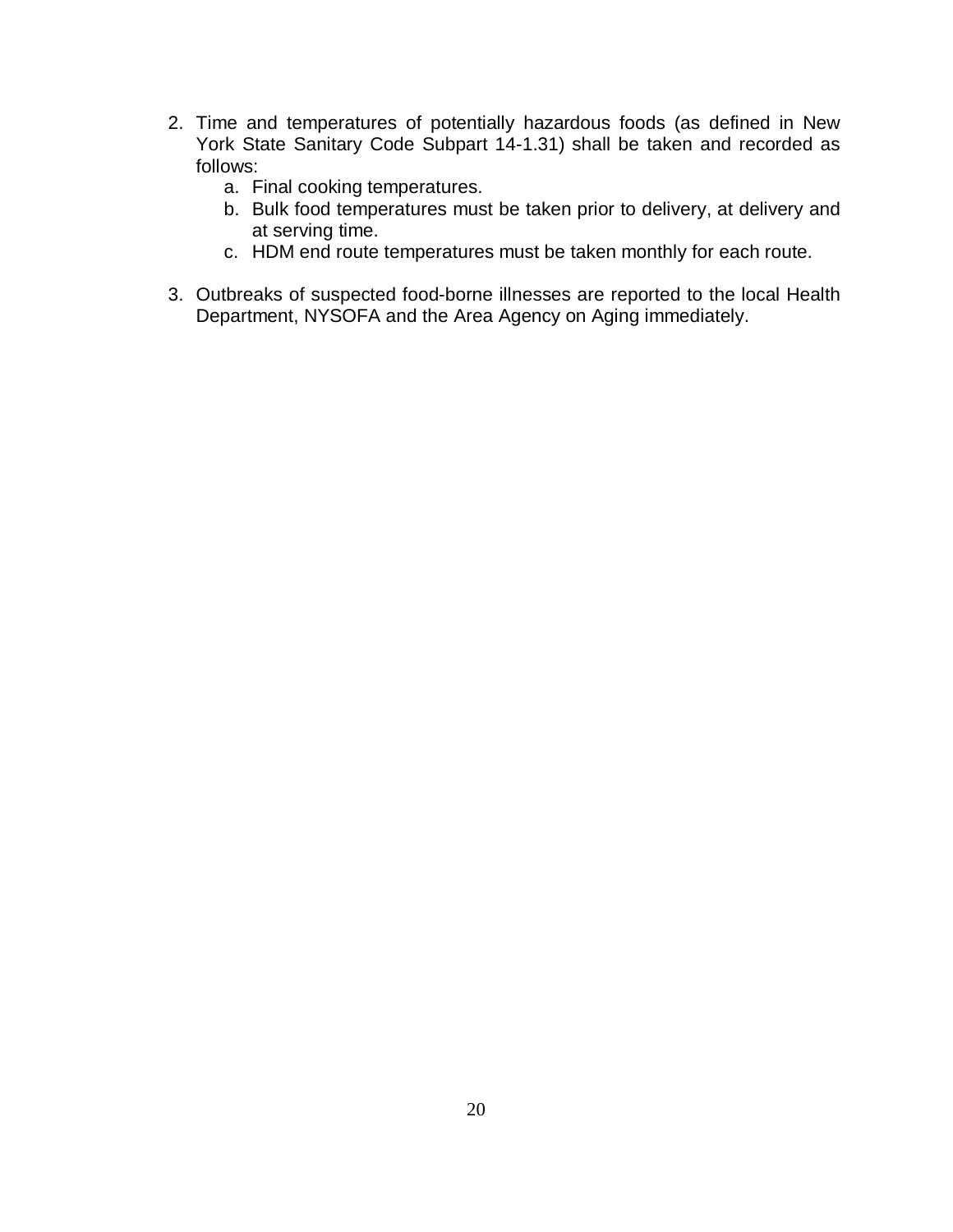#### **VII. NUTRITION EDUCATION**

The Area Agency on Aging shall ensure that:

- 1. Nutrition education and information is approved by the registered dietitian.
- 2. Nutrition education and information is provided by or under the direction of a registered dietitian.
	- a. Nutrition information is provided to congregate and home delivered meal participants at least monthly.
	- b. Nutrition education presentations are provided at each congregate site at a minimum of six times annually. Each presentation can fill the requirement of the provision of nutrition information at that congregate site for the month.
- 3. An annual nutrition education and information plan/schedule is developed and implemented.
	- a. Participants' needs, comments and requests are considered when planning programs.
- 4. Evaluative methods are in place to determine the effectiveness of nutrition education and information activities.

## **VIII. NUTRITION COUNSELING**

- 1. A screening/intake process adequately identifies participants who require a referral for nutrition counseling.
- 2. A registered dietitian evaluates the participants' nutritional needs and develops an appropriate care plan.
- 3. Nutrition counseling and follow-up activities are documented.
- 4. Evaluative methods are in place to determine the outcome of nutrition counseling intervention.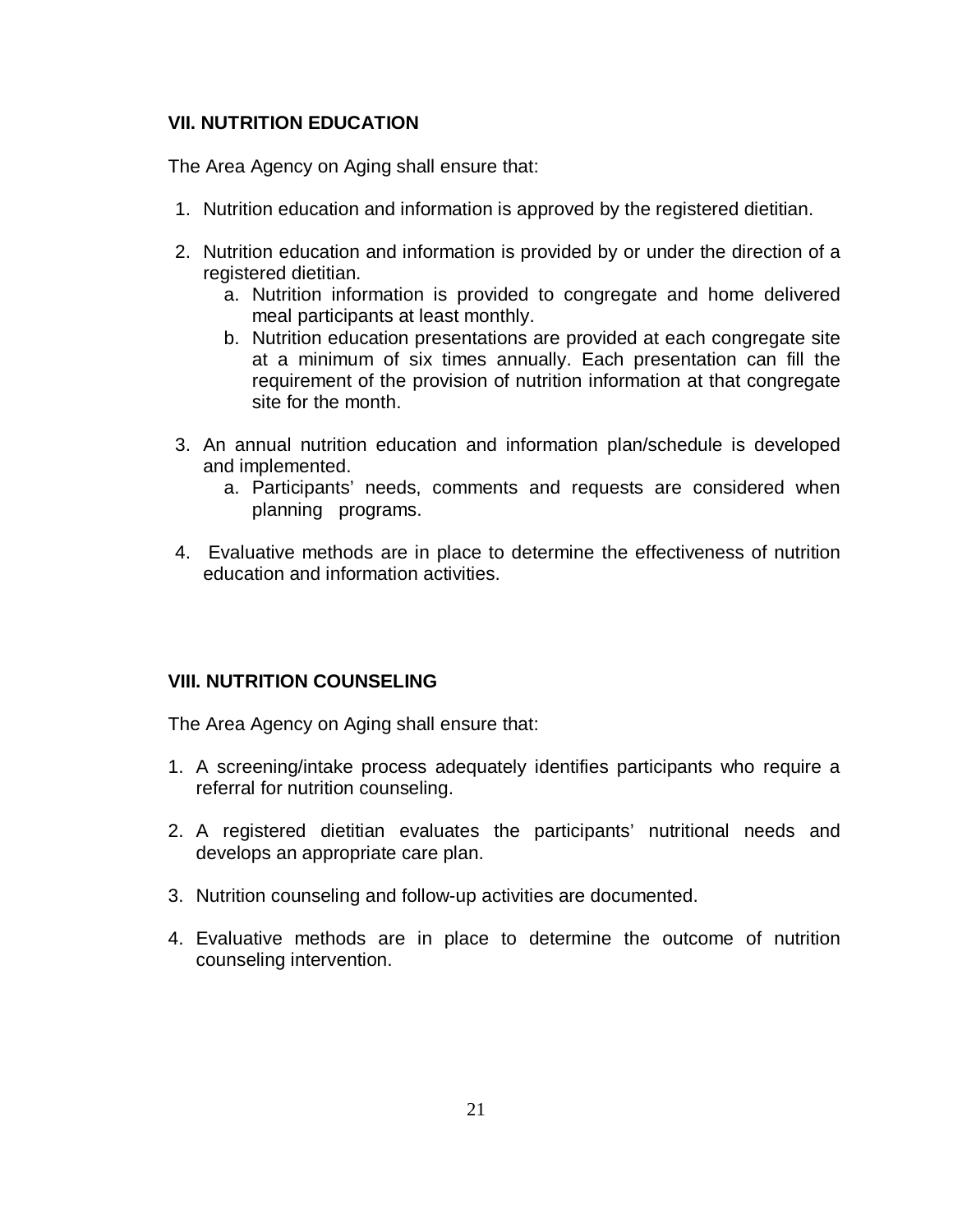## **IX. USDA PROGRAMS**

### **A. Reimbursement for Eligible Meals**

The Area Agency on Aging shall ensure that:

- 1. Nutrition service providers receive Nutrition Services Incentive Program (NSIP) reimbursement and/or commodity assistance for meals served as established in the Older Americans Act.
- 2. Reimbursement may be claimed for meals which:
	- a. Provide at least 33 1/3 percent of the dietary reference intakes (DRIs);
	- b. Are served to eligible participants: persons 60 years of age or older, their spouses, individuals with disabilities and volunteers as defined in the participant eligibility section of this document. Reimbursement may not be claimed for meals served to guests, which include staff under 60 years of age; and
	- c. Are served by an agency which is under the jurisdiction, control, management, and audit authority of the Area Agency on Aging.
- 3. NSIP funds shall be used to:
	- a. Purchase
		- i. United States agricultural commodities and other foods produced in the United States for nutrition services programs; or
		- ii. Meals furnished under contractual arrangements with food service management companies, caterers, restaurants, or institutions, provided that each such meal contains United States-produced commodities or foods at least equal in value to the per-meal cash payment which the nutrition providers have received.
	- b. Increase the total number of meals served.
	- c. Improve the quality of the meals served.
- 4. To receive NSIP reimbursement, the number of eligible meals must be reported to NYSOFA as required.

## **B. Commodity Program**

- 1. A signed agreement is on file between the area agency and the State Office of General Services (OGS) concerning commodity allocations and usage.
- 2. The estimated dollar value of USDA cash and/or commodities is reflected in the service providers' budget.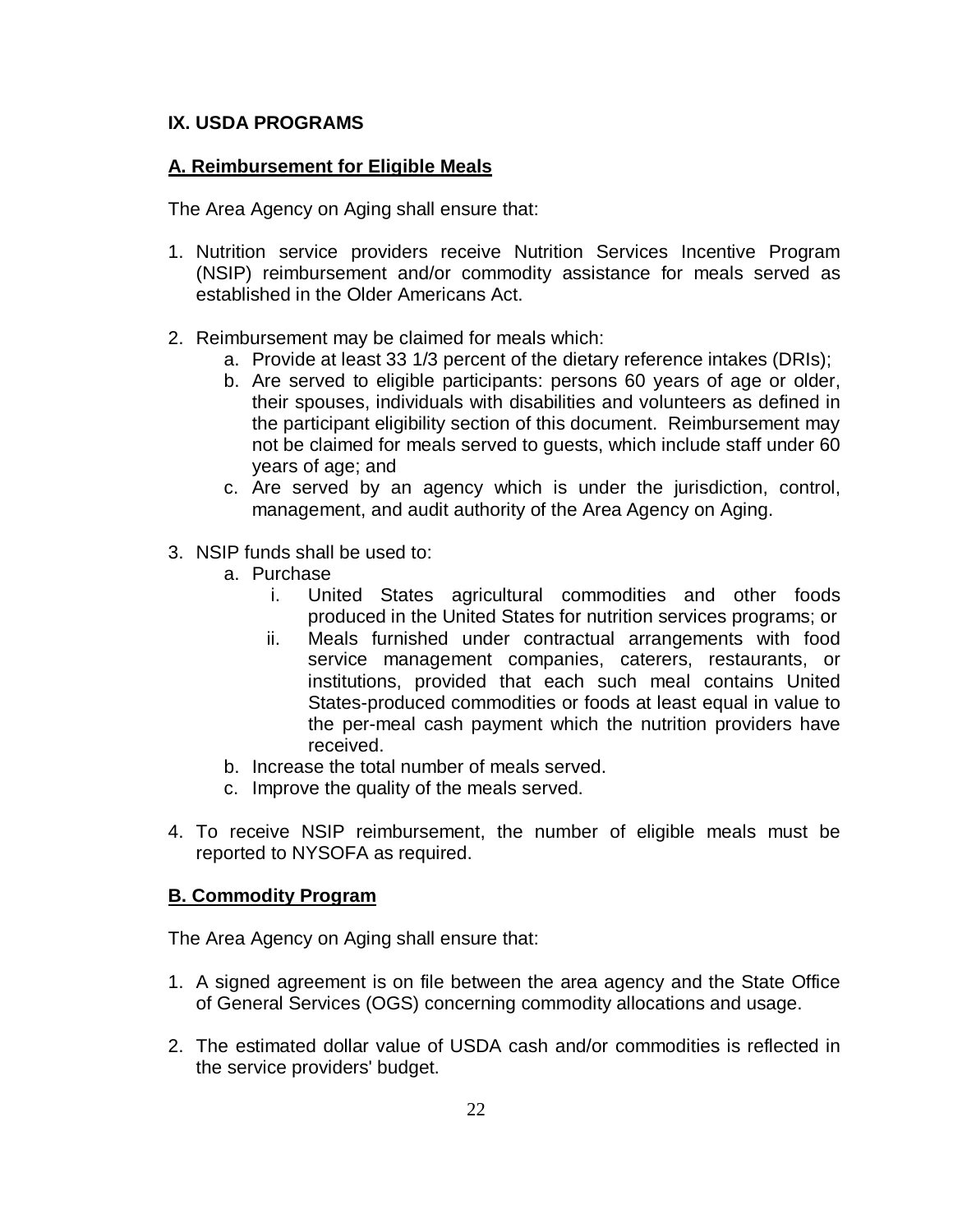- 3. Effective arrangements exist for the pick-up, transportation, storage and distribution of commodities.
- 4. Appropriate inventory and food cost records are maintained.
- 5. Commodities are used in an appropriate and cost-effective manner.
- 6. OGS and NYSOFA are notified when any commodities are lost due to theft, damage, spoilage, infestation or contamination.
- 7. The transfer of commodities between eligible agencies is done in accordance with USDA and OGS guidelines.

### **C. Supplemental Nutrition Assistance Program (SNAP)**

The Area Agency on Aging shall ensure that:

- 1. Efforts are made to assist participants in accessing SNAP benefits.
- 2. If applicable, there is a written policy concerning the certification of nutrition services providers to accept SNAP benefits as voluntary contributions for meals.
- 3. To the extent possible, assistance will be given to certifying agencies and other organizations that help eligible older individuals access benefits.

## **X. SENIOR FARMERS' MARKET NUTRITION PROGRAM (SFMNP)**

The Area Agency on Aging shall ensure that nutrition service providers participating in the Senior Farmers' Market Nutrition Program comply with NYSOFA and NYS Department of Agriculture and Markets requirements.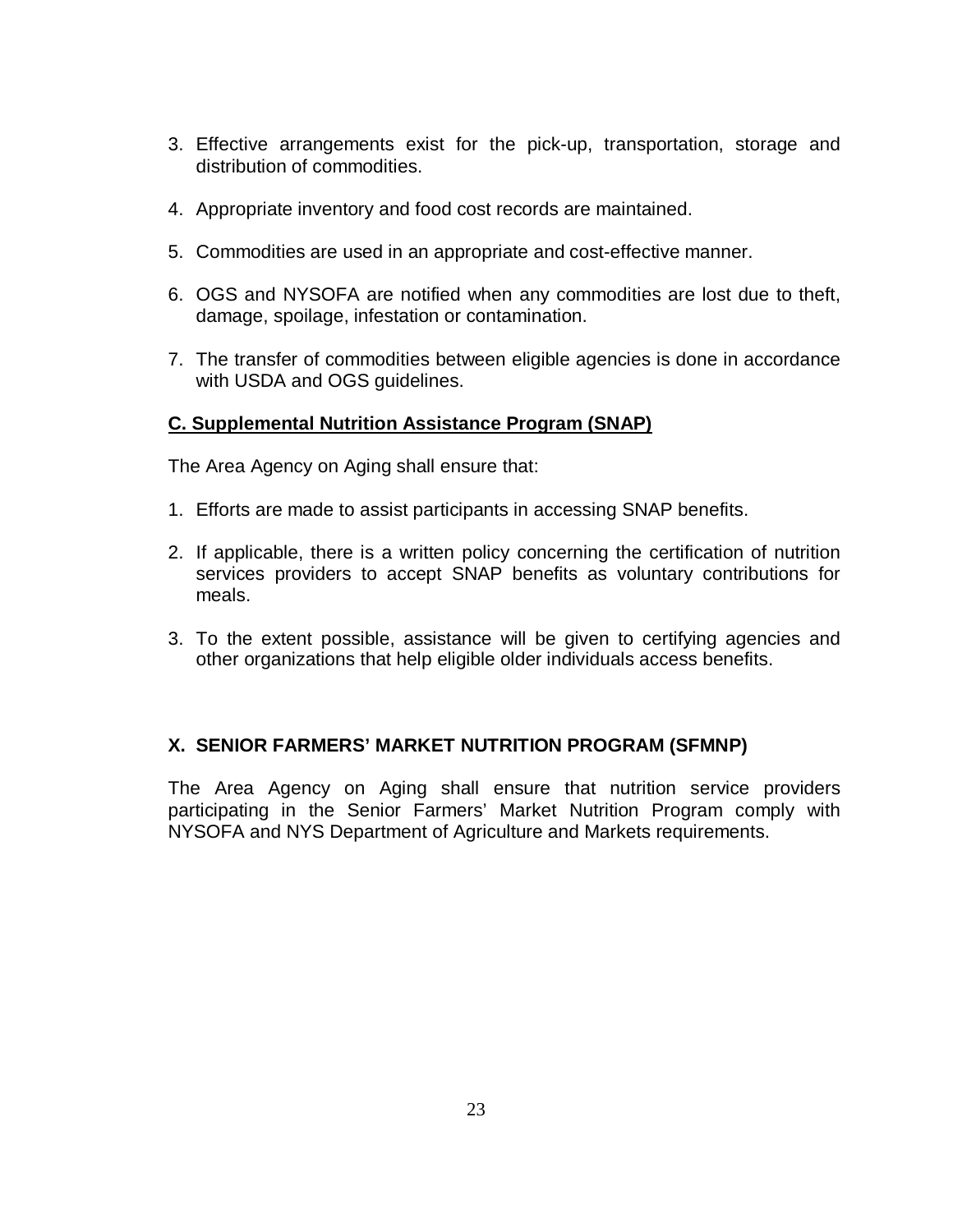#### Attachment A

| <b>Food Group</b>                                                              | <b>Meal Pattern</b>                                                                |                                                                                    |                                                                                      |  |
|--------------------------------------------------------------------------------|------------------------------------------------------------------------------------|------------------------------------------------------------------------------------|--------------------------------------------------------------------------------------|--|
|                                                                                | 1 Meal per Day<br><b>Minimum</b>                                                   | 2 Meals per Day<br><b>Minimum</b>                                                  | 3 Meals per Day<br><b>Minimum</b>                                                    |  |
| Protein                                                                        | 2 oz. or equivalent                                                                | 4 oz. or equivalent                                                                | 6 oz. or equivalent                                                                  |  |
| <b>Fruit /Vegetables</b>                                                       | 3 servings                                                                         | 6 servings                                                                         | 9 servings                                                                           |  |
| Grains/<br><b>Whole Grains</b>                                                 | 2 servings, 1 ounce each.<br>One of the 1 ounce<br>servings must be whole<br>grain | 4 servings, 1 ounce<br>each. Two of the 1<br>ounce servings must<br>be whole grain | 6 servings, 1 ounce<br>each. Three of the 1<br>ounce servings must be<br>whole grain |  |
| <b>Dairy</b><br>Use of fat free or low-<br>fat dairy encouraged                | 1 serving                                                                          | 2 servings                                                                         | 3 servings                                                                           |  |
| Oils                                                                           | 1-2 tsp optional                                                                   | 2-4 tsp optional                                                                   | 4-6 tsp optional                                                                     |  |
| Sodium<br>Use of low sodium<br>foods and non-<br>processed foods<br>encouraged | 500-800 mg per meal<br>using label information                                     | 1000-1600 mg per day<br>using label information                                    | 1500-2400 mg per day<br>using label information                                      |  |
| Calories                                                                       | Minimum 600<br>calories per day not to<br>exceed 750 calories                      | Minimum 1200<br>calories per day not to<br>exceed 1500 calories                    | Minimum 1800<br>calories per day not to<br>exceed 2150 calories                      |  |

Notes:

The amount per meal estimates provision of 1/3 of the DRIs.

"Servings" per USDA ChooseMyPlate.gov.

Caloric Value (2,000 calories/day) based on a 71+ year old male, less than 30 minutes physical activity per day. The caloric requirement for women 71+, less than 30 minutes physical activity/day, is 1,600 calories/day, per USDA ChooseMyPlate.gov

Note: Use of the meal pattern does not necessarily ensure that meals meet 33 1/3% of the DRIs and the Dietary Guidelines for Americans. Meals are likely to require specific types of fruits and vegetables, whole grains, and high fiber foods in order to ensure the key nutrients are met per USDA ChooseMyPlate.gov.